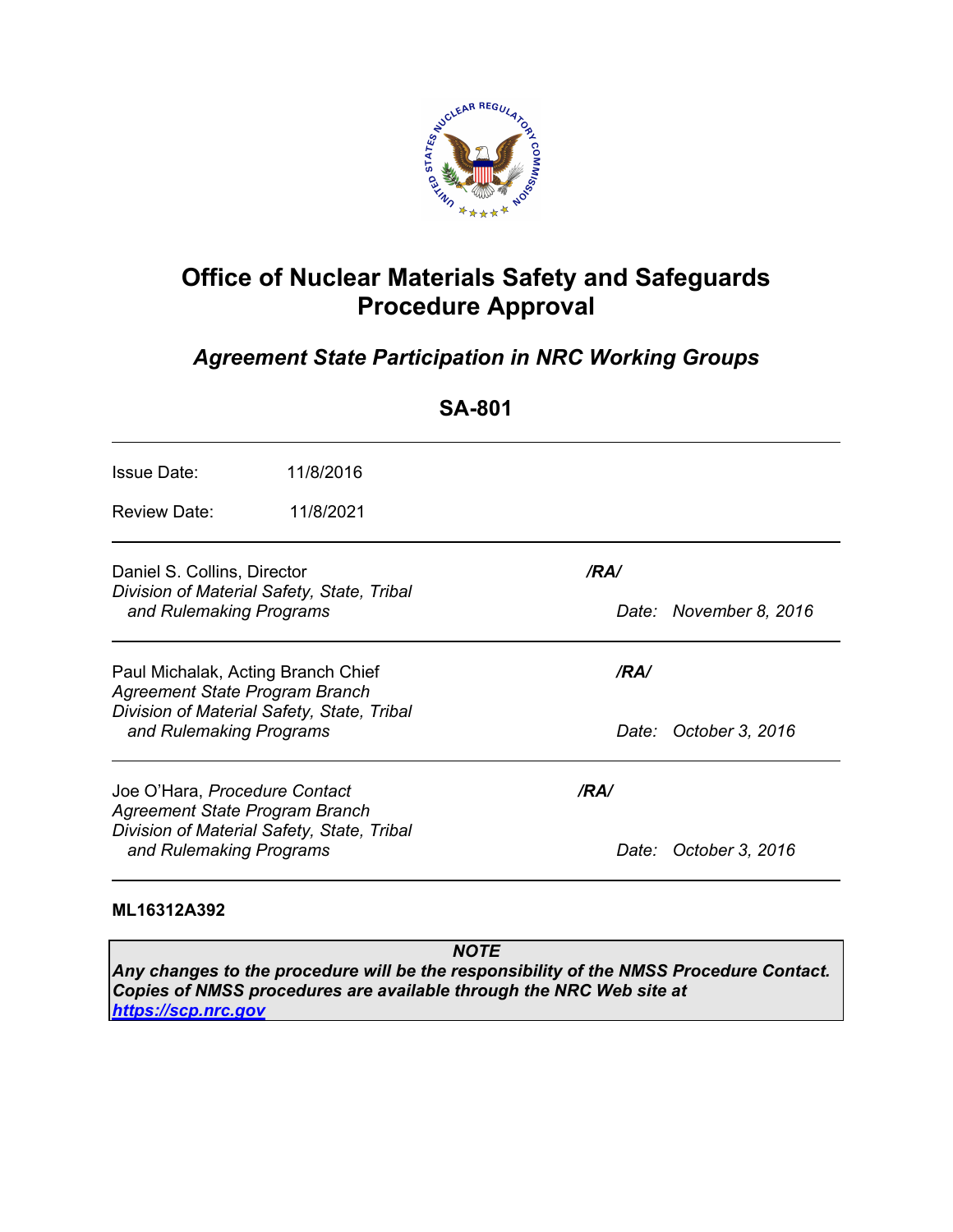

**Procedure Title**: *Agreement State Participation in Working Groups* **Procedure Number: SA-801**

**Page: 1 of 16 Issue Date: 11/08/2016**

# **I. INTRODUCTION**

A U.S. Nuclear Regulatory Commission (NRC) office (Headquarters or regional) or the Organization of Agreement States (OAS) Executive Board may recommend the establishment of an NRC/Agreement State working group to address a wide range of issues and to develop a variety of different products. Working groups provide a means for NRC and Agreement State staff to work cooperatively in the development of a rule, policy, directive, or guidance document; or to participate in a special study. These working groups enhance the partnership between the NRC and the Agreement States, facilitate the utilization of the centers of expertise that exist in the NRC regions and the Agreement States, and support the National Materials Program. Other Federal agency representatives may also participate as necessary, depending on the purpose and scope of the working group. All requests for Agreement State participation on working groups will be coordinated by the Office of Nuclear Material Safety and Safeguards (NMSS), Division of Material Safety, State, Tribal and Rulemaking Programs (MSTR).

#### **II. OBJECTIVES**

- A. This procedure implements the agency's requirements for Management Directive (MD) 5.3 *Agreement State Participation in Working Groups.*
- B. This procedure describes the steps to establish and implement NRC/Agreement State or rulemaking working groups.
- C. This procedure develops a process through which every working group member:
	- 1. Contributes to the development and implementation of a working group charter.
	- 2. Aligns with the vision, purpose, and goals; as stated in the working group charter.
	- 3. Applies initiative and creativity to each task.
	- 4. Commits to the highest standards for quality and effective problem solving.
	- 5. Actively seeks improvements to processes and standards.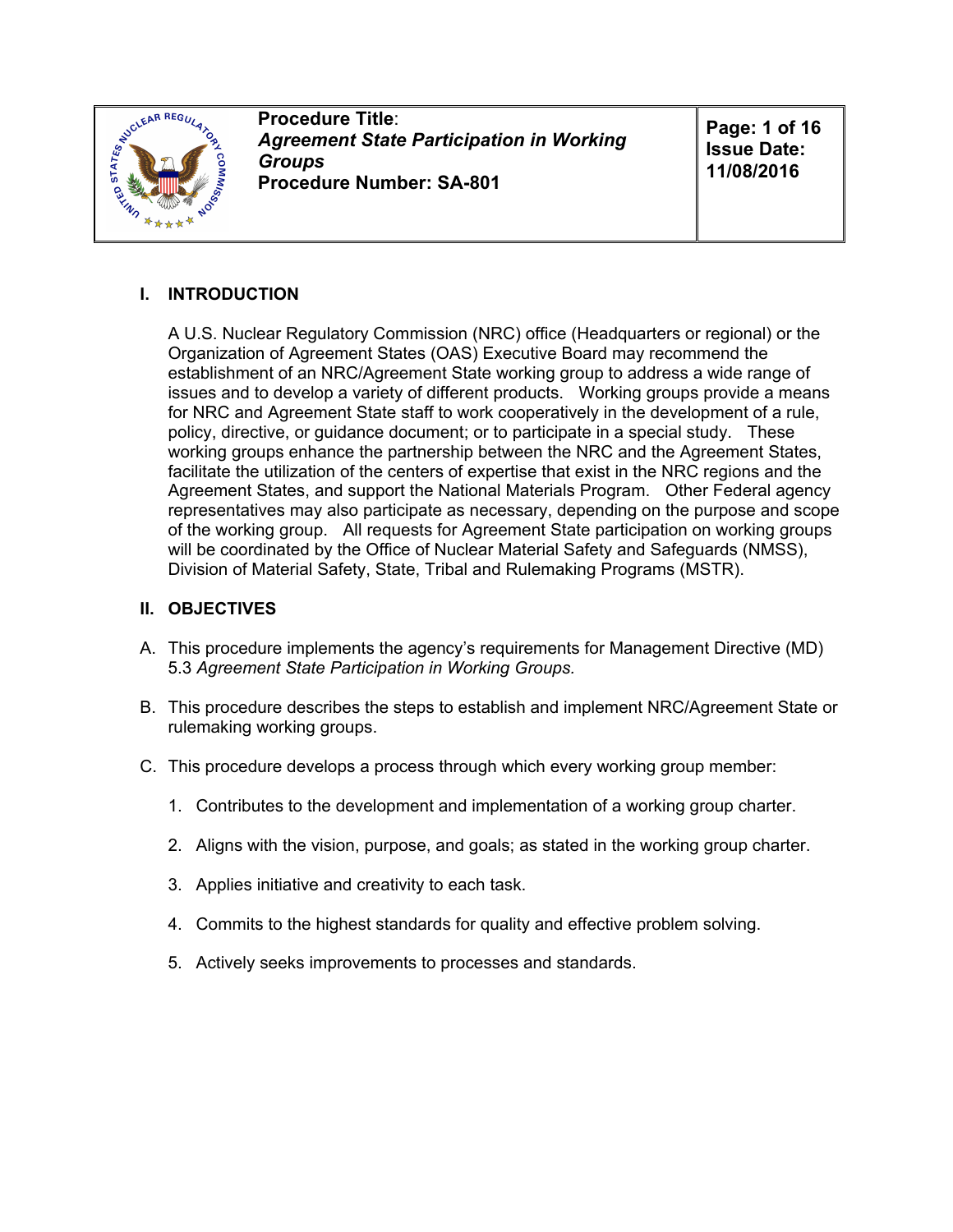**Issue Date: 11/08/2016**

#### **III. BACKGROUND**

- A. Types of Working Groups
	- 1. NRC/Agreement State working group

NRC/Agreement State working groups are chartered and co-chaired by NRC and Agreement State staff members. These working groups result in centers of expertise, jointly leveraging NRC and Agreement State resources. NRC/Agreement State working groups develop recommendations concerning draft policy, directives, or guidance documents and perform special studies.

2. Rulemaking working group

Rulemaking working groups may or may not include an Agreement State staff member. Rulemaking working groups are used specifically to make recommendations to develop or revise NRC regulations and associated guidance.

B. General Operating Standards

All working group members should be given the opportunity to actively contribute to work goals, tasks, and products or outcomes. Working group members should be active in recommending improvements and should understand how their contributions are used in the process and products. Expected duties include:

- 1. Attending working group meetings;
- 2. Coming to meetings prepared to discuss issues;
- 3. Providing input on time;
- 4. Staying focused on the task(s);
- 5. Clearly stating the positions and concerns of the member's organization;
- 6. Providing feedback to member's organization/management to facilitate completion of final products; and
- 7. Working as a team and properly balancing differing views in accordance with NRC's policies on open collaborative work environment, and safety culture and climate.

#### **IV. ROLES AND RESPONSIBILITIES**

- A. NMSS/MSTR Director
	- 1. Approves the establishment of all NRC/Agreement State working groups, rulemaking working groups and steering committees to help ensure appropriate coordination with Agreement States.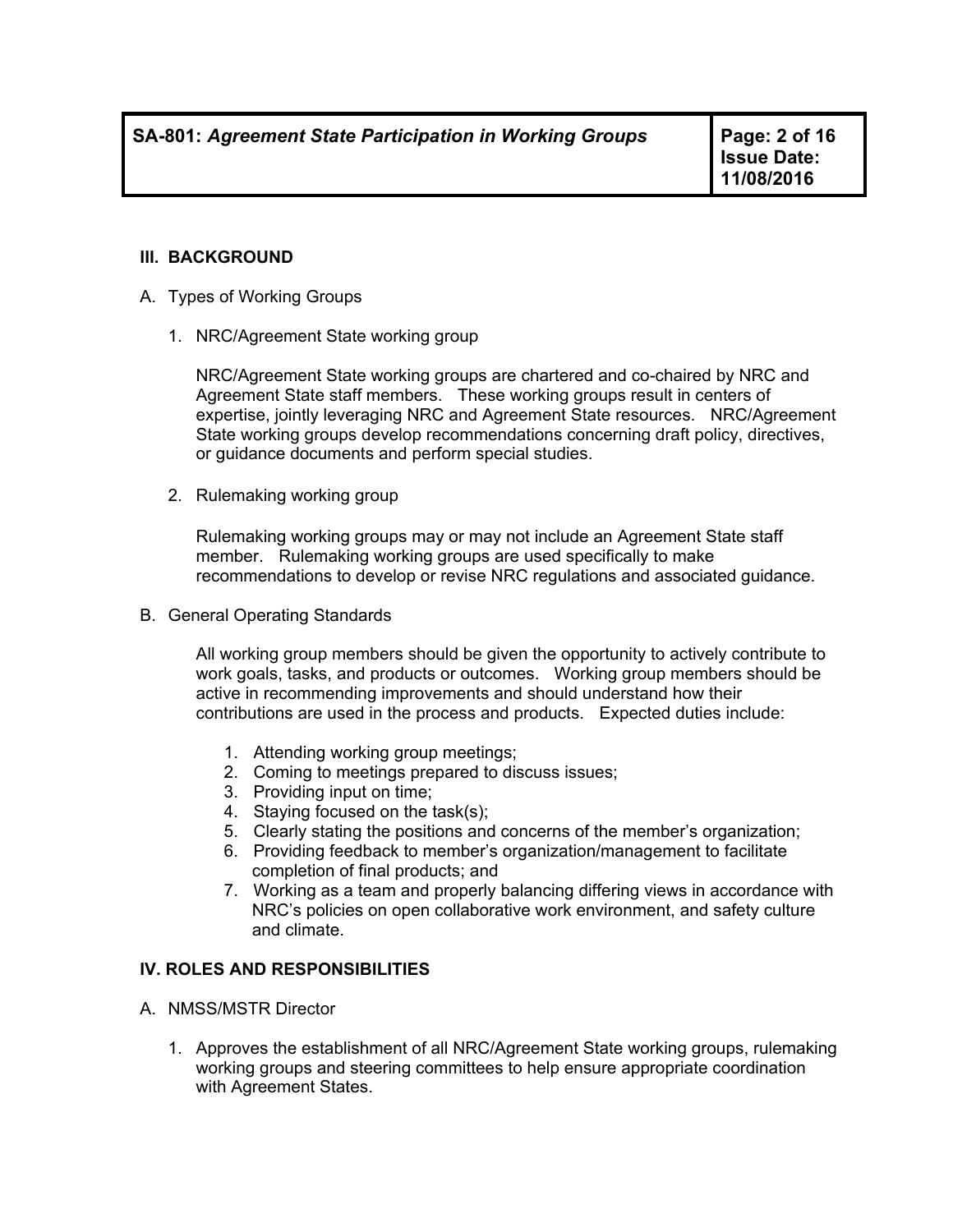- 2. Establishes expectations for communication strategies for (1) seeking input from stakeholders, when appropriate, and (2) providing status updates and results to the steering committee and the OAS Executive Board.
- 3. Appoints NRC/Agreement State Working Group Coordinator.
- B. Lead Organization
	- 1. Recommends and usually assumes responsibility for the establishment of working groups for issues that would directly affect an Agreement State.
	- 2. Establishes a draft charter for the working group that preserves the essential elements of the request for participation, and addresses the purpose, membership, objectives, operating rules, and schedule of the working group.
	- 3. Approves on all charters of NRC/Agreement State working groups, rulemaking working groups, and steering committees to help ensure efficiency and effectiveness in the groups/committee's and ensures effective purpose, function, and product.
	- 4. Ensures that the resources needed to accomplish the task are provided to the working group, and tracks progress.
	- 5. Can be an NMSS division or an OAS group.
- C. OAS Executive Board
	- 1. Recommends the establishment of NRC/Agreement State working groups and steering committees.
	- 2. Consults with NMSS and/or any other lead organization on Agreement State involvement in rulemaking working groups.
	- 3. Determines Agreement State representatives on working groups.
	- 4. The OAS chair approves on all charters of NRC working groups and, as applicable, rulemaking working groups and steering committees.
- D. Working Group Chair, Co-Chair(s), or Task Leader

Depending on the task of the working group there may be a chair (rulemaking working group), co-chair(s) (NRC/Agreement State working groups), or a task leader.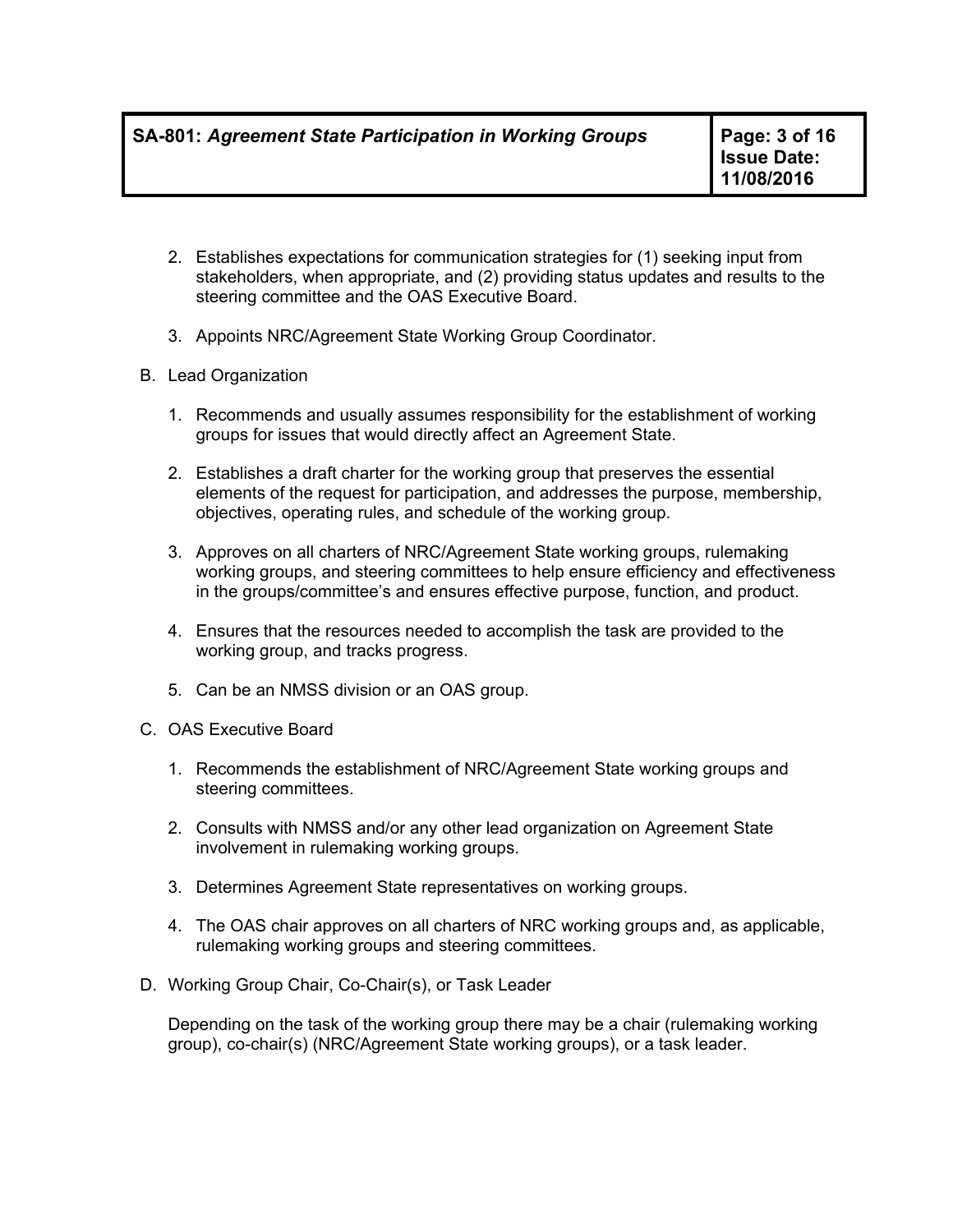- 1. Coordinates establishment of the working group.
- 2. Leads working group meetings including but not limited to establishing meeting schedules and agenda.
- 3. Finalizes working group charter during first working group meeting.
- 4. Ensures the preparation of meeting minutes and other support activities, as appropriate.
- 5. The NRC chair, co-chair, or task leader ensures that appropriate documents are made available in the NRC's Agencywide Documents Access and Management System (ADAMS) and the Public Document Room.
- 6. Ensures that the working group follows the charter, regulatory basis, and rulemaking plan, including the completion of all tasks within the agreed-upon timeframe.
- 7. Ensures that the lead organization and the steering committee (if applicable) are kept informed of working group activities.
- 8. Ensures that issues and areas needing policy guidance or direction are brought to the lead organization or steering committee (if applicable) for discussion and resolution. If the working group has no steering committee and needs guidance, the chair, co-chair(s), or task leader will bring the issue(s) to the attention of office management, the OAS Executive Board, and the Office of the General Counsel (OGC), as applicable.
- 9. Issues the final working group product or products.
- E. NRC/Agreement State Working Group Coordinator
	- 1. Ensures the working group members understand the process and objectives.
	- 2. Facilitates the development of the working group charter and posts it on the external Web site.
	- 3. Provides advice to lead organization regarding implementation of this procedure.
	- 4. Maintains a master list of NRC/Agreement State working groups which is updated and distributed as needed (e.g. when new working groups are established or current working groups complete their objectives). The list should also be posted on the external Web site.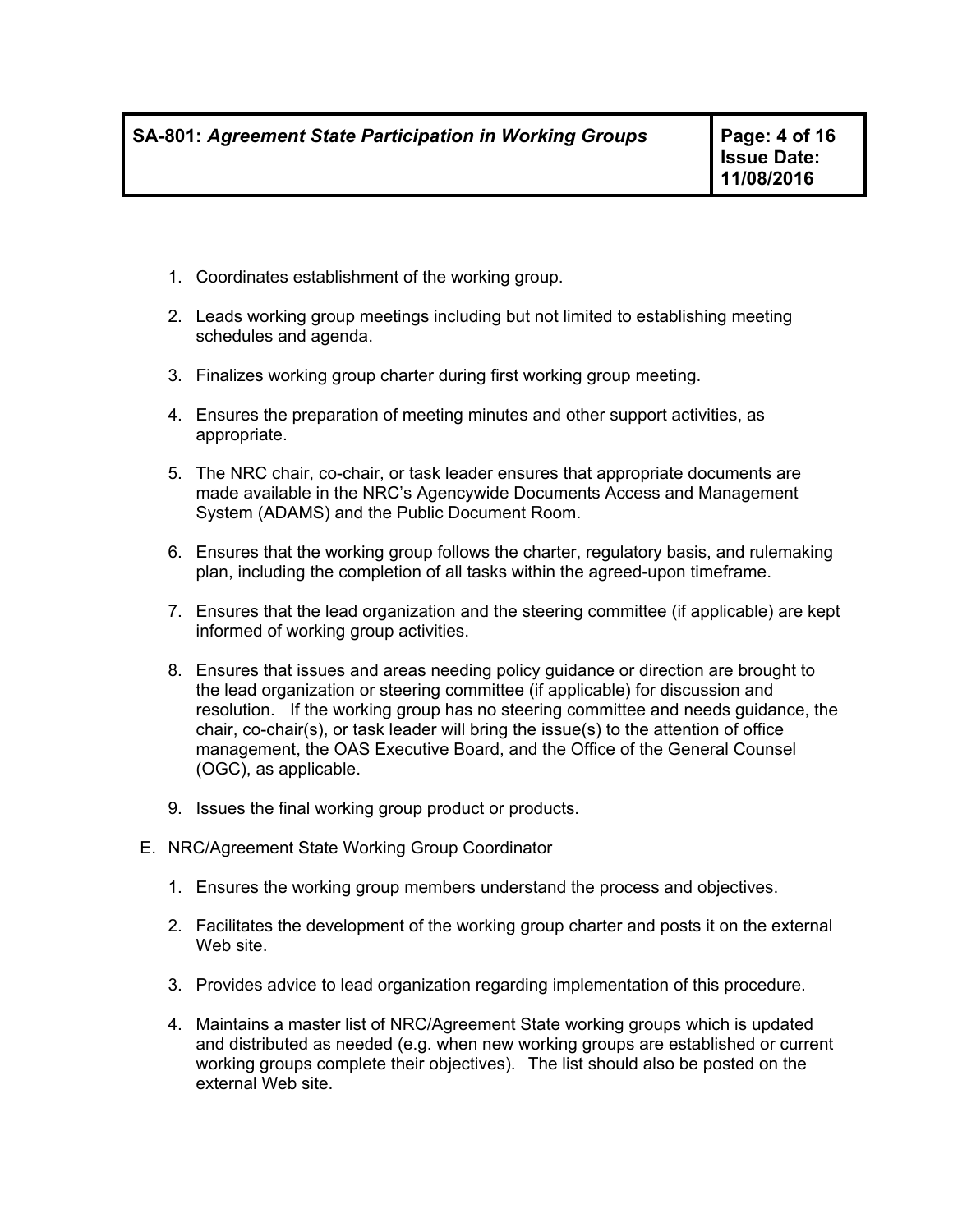- F. NRC/Agreement State Working Group Member
	- 1. Works with the working group co-chair(s) or task leader to assess the tasks and milestones needed to:
		- a. Complete draft working group products;
		- b. Review and comment on drafts;
		- c. Address comments; and
		- d. Prepare any briefing materials.
	- 2. Reviews contractor reports, as appropriate.
	- 3. Completes working group tasks and products, on time.
	- 4. Facilitates the concurrence process by assisting in resolving any significant issues or concerns.
	- 5. Supports and participates in management briefings and any public meetings.
	- 6. Informs chair, co-chair(s), or task leader of any conflicting priorities and problems.
	- 7. Ensures that their management's opinions and views are understood and presented to the working group.
	- 8. The Agreement State member(s) of NRC/Agreement State working groups and rulemaking working groups will keep the OAS Executive Board apprised of the working group's activities and solicits comments and input on working group issues. Notifies the Working Group Chairman and OAS Executive Board of potential issues or concerns. Obtains and expresses views from other Agreement States.
- G. Steering Committee
	- 1. For the associated working group, reviews, and comments on (as needed), and agrees to the working group charter.
	- 2. Provides guidance and direction to the working group.
	- 3. Provides feedback on working group products.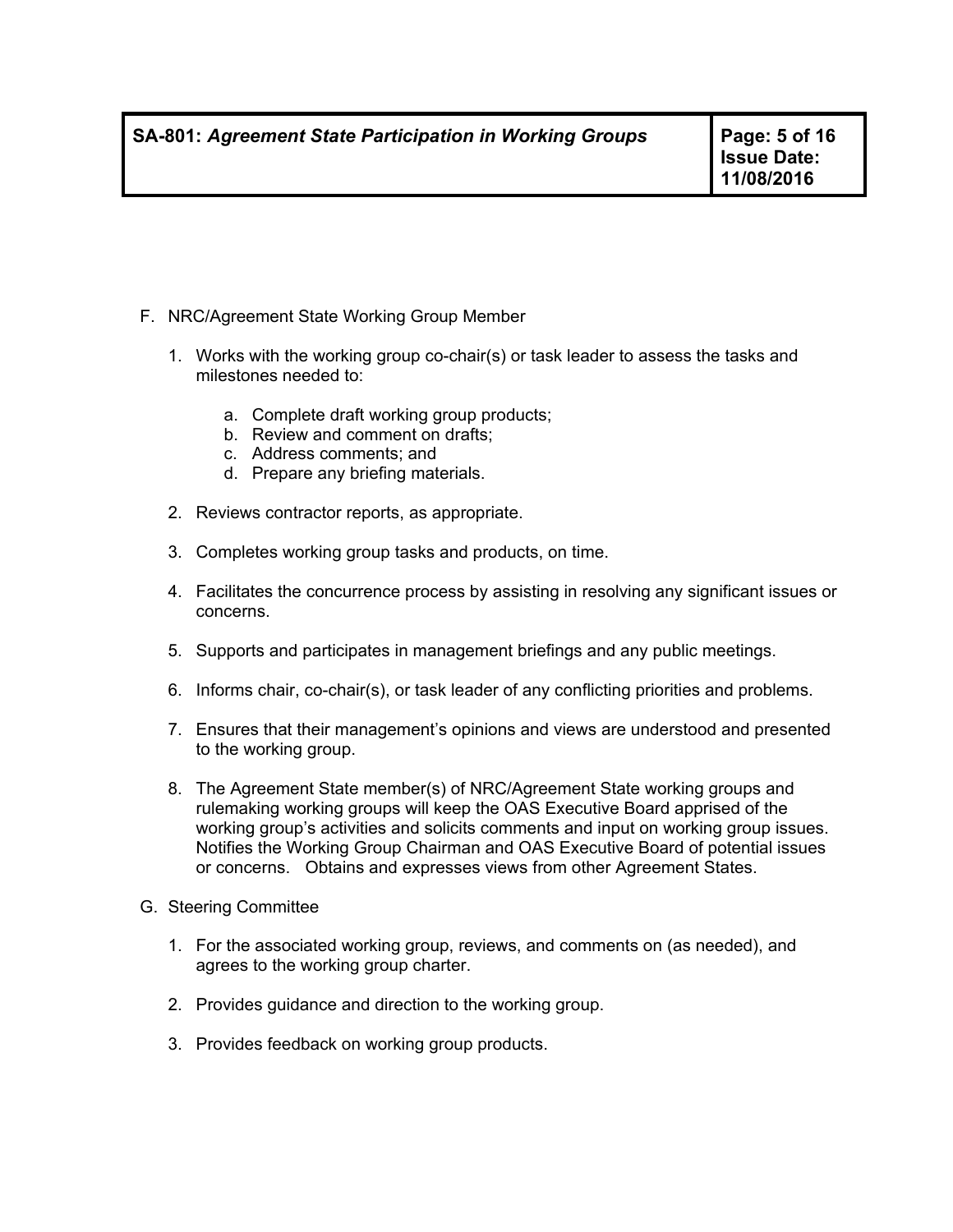- 4. Keeps applicable office or division senior management informed of issues, schedules, and the working group's activities, as necessary.
- 5. The Agreement State member(s) of the steering committee groups will (a) obtain and express the views of other Agreement State members and (b) keep the OAS Executive Board apprised of activities and notify the OAS Executive Board of potential issues or concerns.
- H. Rulemaking Working Group Member(s)
	- 1. These working groups may or may not include an Agreement State staff member. If the rulemaking working group will provide a compatibility recommendation, the working group should include an Agreement State representative.
	- 2. Works with the task leader to assess the tasks and milestones needed to:
		- a. Prepare the rule package;
		- b. Prepare the rule documents;
		- c. Review and comment on drafts;
		- d. Address comments;
		- e. Estimate information collection burden;
		- f. Prepare briefing materials; and
		- g. Complete the rulemaking package on time.
	- 3. Reviews contractor reports, as appropriate.
	- 4. Prepares associated guidance (including licensing, inspection, and enforcement guidance), as appropriate, and helps develop milestones for its preparation so that final guidance will be available at the time the rule is implemented.
	- 5. Facilitates the rulemaking concurrence process by assisting with resolving any significant issues or concerns.
	- 6. Attends and participates in working group meetings, including being appropriately prepared.
	- 7. Supports and participates in management briefings and any public meetings.
	- 8. Informs chair, co-chair(s), or task leader of conflicting priorities or problems.
	- 9. Ensures that their management's or organization's opinions and views are understood and presented to the working group.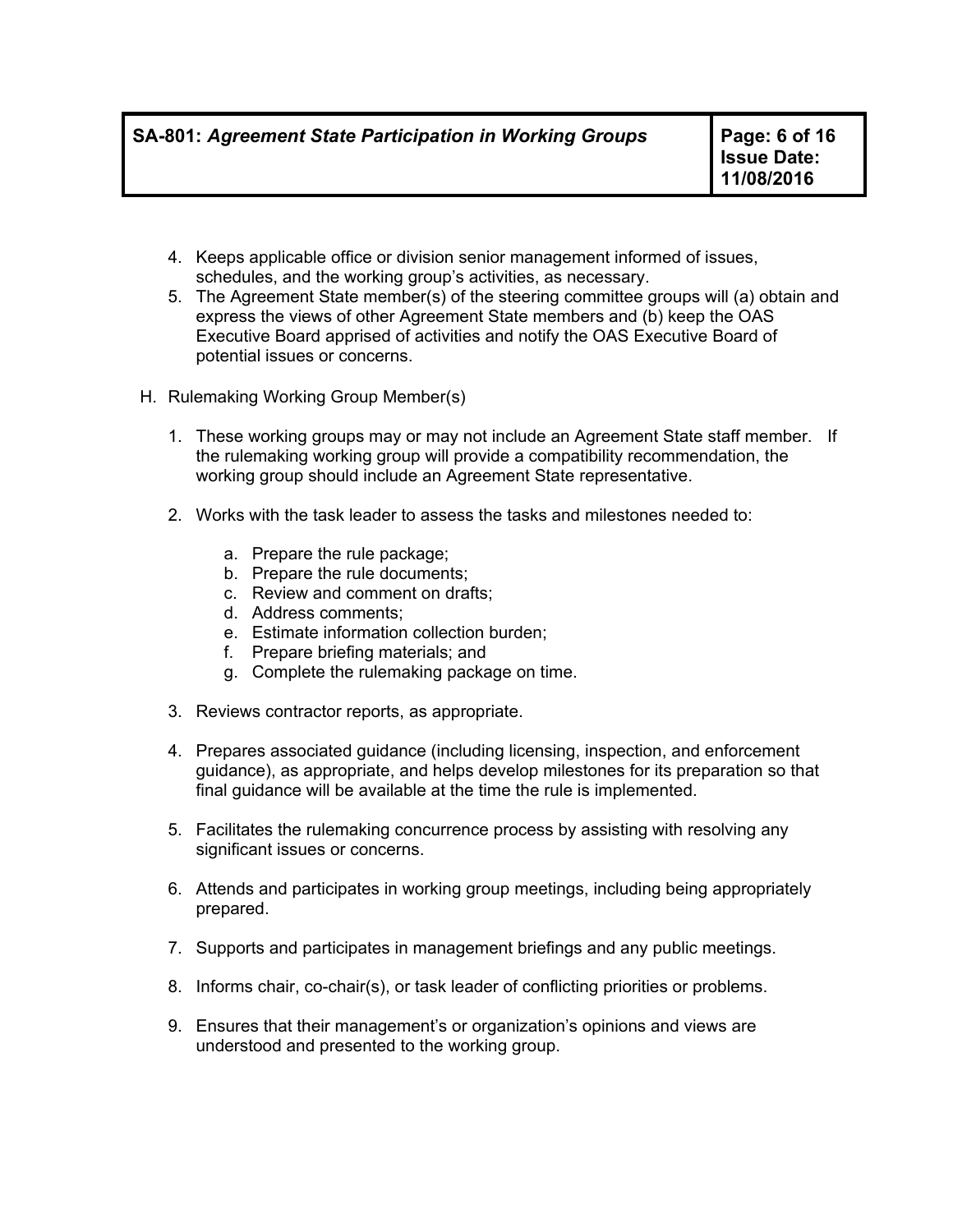**Issue Date: 11/08/2016**

10. Agreement State rulemaking working group member(s), keeps the OAS Executive Board apprised of the rulemaking working group's activities, and solicits comments and input on working group issues. Notifies the Working Group Chairman and OAS Executive Board of any potential issues or concerns. Obtains and expresses views from other Agreement States.

# **V. GUIDANCE**

- A. NRC/Agreement State Working Groups
	- 1. General
		- a. Most working groups fall under the category of NRC/Agreement State working groups. These groups are used to make recommendations to develop or draft revisions of policies, procedures, and guidance documents, as well as to perform special studies.
		- b. A checklist is provided in Exhibit 1 to facilitate staff adherence to this procedure.
		- c. The lead organization should contact the NRC/Agreement State working group coordinator or the Chief, Agreement States Program Branch, NMSS, to discuss any questions on establishing or implementing a working group.
	- 2. Lead Organization

The lead organization recommending establishment of an NRC/Agreement State working group will usually assume lead responsibility for the working group. This lead responsibility includes establishing the purpose of the working group, requesting participation, drafting and finalizing a charter in coordination with OAS, identifying members, and tracking progress.

- 3. Request for Members
	- a. The lead organization should submit a request for working group members to NMSS/MSTR.
	- b. The lead organization will contact NMSS/MSTR to discuss Agreement State involvement. The lead organization should provide the purpose, scope of activities, expected product or outcome of the working group, and the estimated level of effort expected of members to NMSS/MSTR for its use in seeking Agreement State representation. Exhibit 2 is a sample request for members. Each area is discussed further below.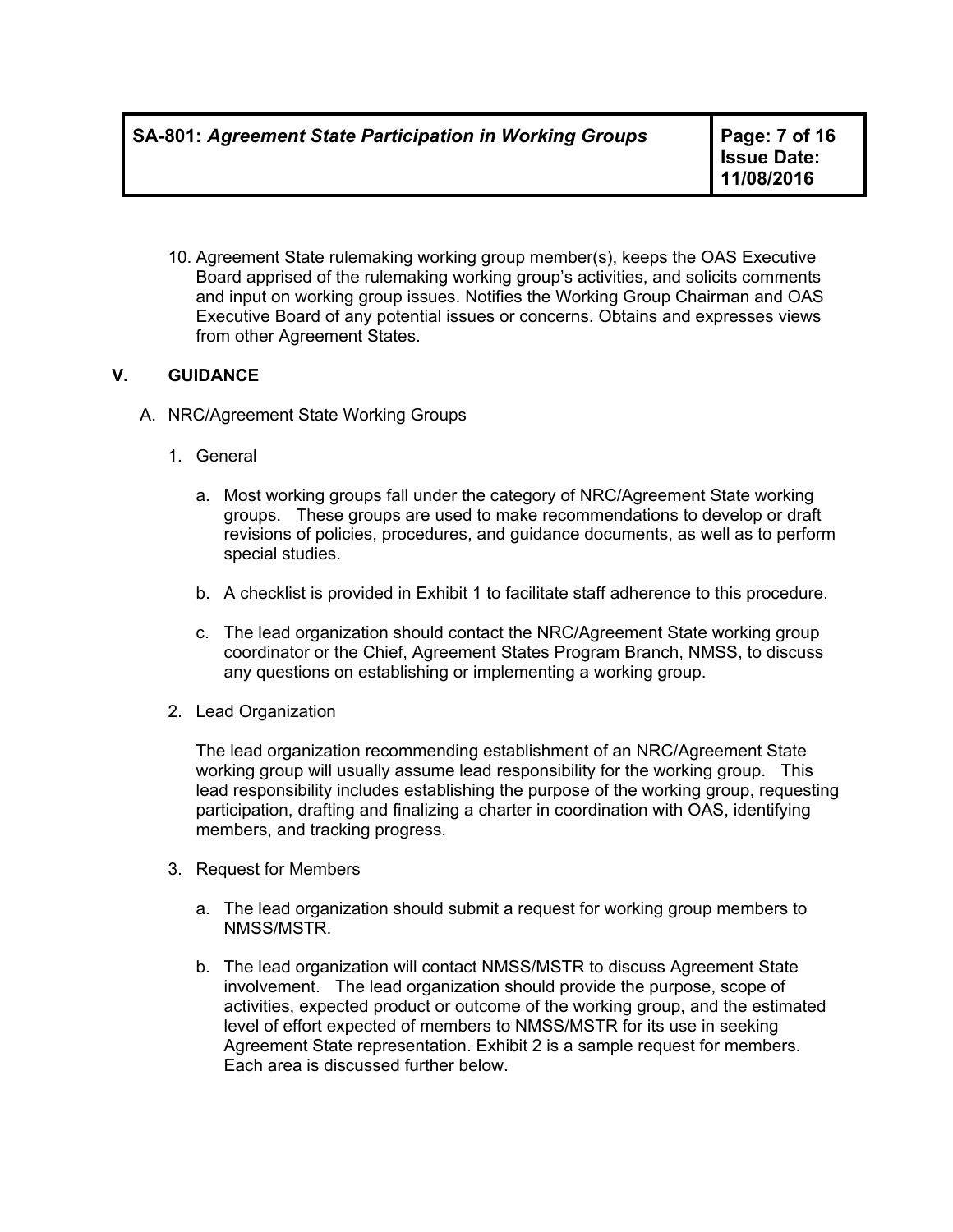- c. The request for an Agreement State representative should include the following information:
	- (i) Purpose Describe the specific purpose for creating the working group, including any supporting background information. Any restrictions or limitations to be placed on the working group should also be detailed.
	- (ii) Suggested Membership Describe the suggested membership of the working group, including the number of members desired from each organization and the desired expertise and skills of potential members. Note that there may be more than one Agreement State representative depending on the complexity of the issues involved.
	- (iii) Level of Effort Expected of Working Group Members To the extent possible, the working group co-chair or task leader should develop a project plan with the following information:
		- a. The level of commitment expected of working group members;
		- b. The anticipated schedule of working group meetings;
		- c. The anticipated workload;
		- d. The anticipated number of trips, if any; and
		- e. The schedule for completion of tasks, products and/or deliverables.
	- (iv) Scope of Activities and Expected Product Describe the scope of the activities, the proposed schedule with completion date, and the expected product of the working group.
	- (v) Steering Committee Identify whether a steering committee will be established to support the working group and if an Agreement State representative is needed for the steering committee.
- d. After submitting a request for members, the lead organization should place any new working group(s) on the agenda for discussion during the next monthly NRC/OAS/Conference of Radiation Control Program Directors teleconference to ensure a common understanding of the purpose, scope, and proposed membership of the new working group.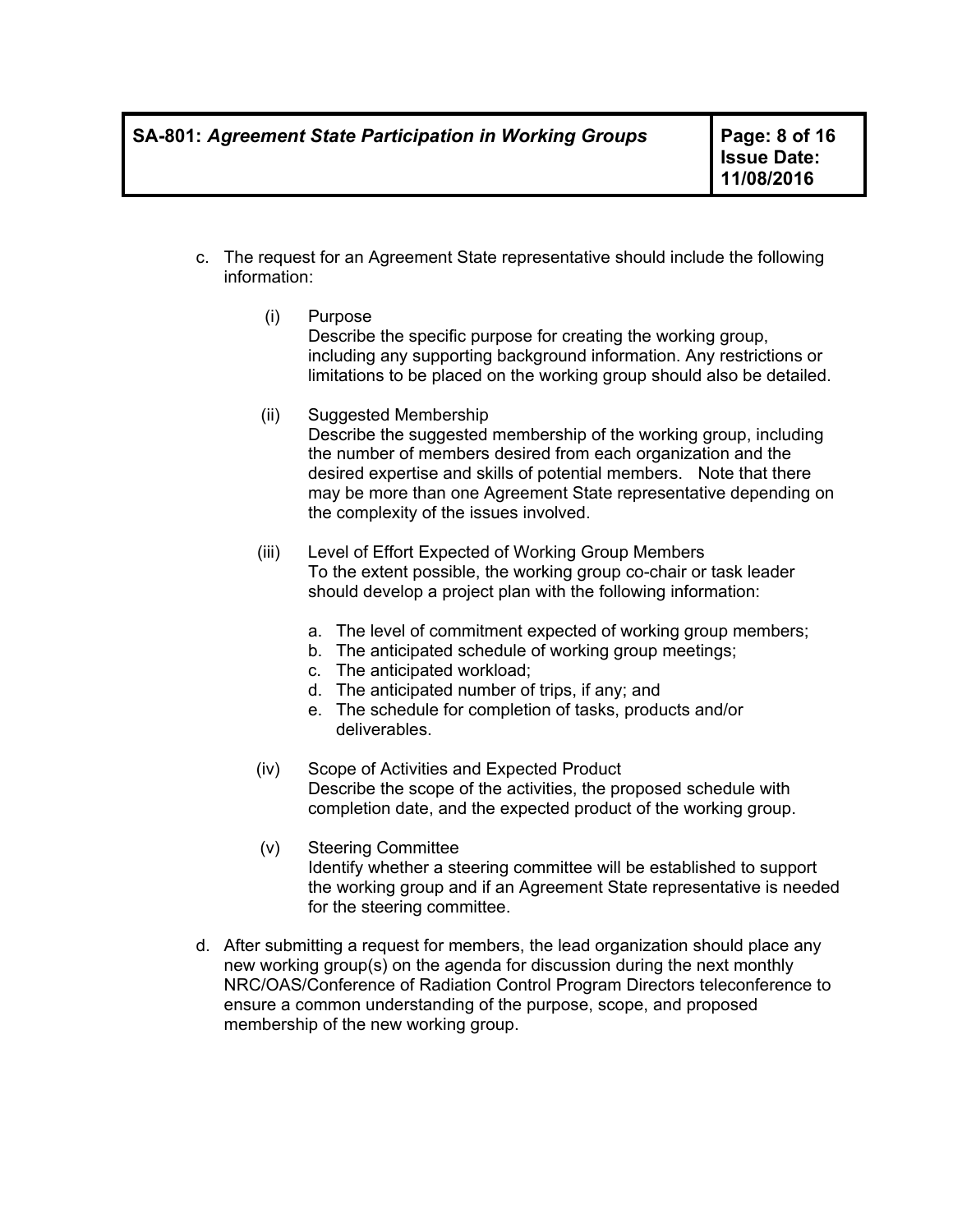- 4. Identification of Working Group Members
	- a. Each organization should identify working group members to the lead organization within 30 days of the formal request. The lead organization may suggest specific members for participation in the working group; however, working group membership is ultimately the decision of respective program management. A minimum of 30 days should be given to the OAS Executive Board to identify State members.
	- b. The NRC will select the NRC working group co-chair, and the OAS Executive Board will select the OAS co-chair. Responsibilities of the chair are listed in Section IV.D.
	- c. In some cases, additional members from outside the Federal or State government may be requested to be part of a working group. However, if all working group members are not Federal or State government employees acting in their official capacity, the group may be considered to be an advisory committee subject to the procedural requirements of the Federal Advisory Committee Act (FACA). OAS participation on an NRC working group does not have FACA implications. If all working group members are not permanent Government employees, the Office of the Assistant General Counsel for Legal Counsel, Legislation, and Special Projects of OGC should be consulted before any meeting of the working group takes place to inquire about the applicability of FACA and what actions need to be taken to meet FACA requirements.
- 5. The Working Group Charter
	- a. Drafting and Approval

Before the working group convenes, the lead organization should draft a charter for the working group and provide working group members and steering committee members an opportunity to review and comment on the draft charter. The charter should preserve the essential elements of the request for membership. All NRC/Agreement State working groups must have a charter. The charter should be finalized within 30 days of the first working group meeting. The lead organization and the OAS chair approve the final charter.

b. Charter Contents

The charter should contain the information below (see Exhibit 3). Recent working group charters can be found on the State Communication Portal at https://scp.nrc.gov.

(i) Purpose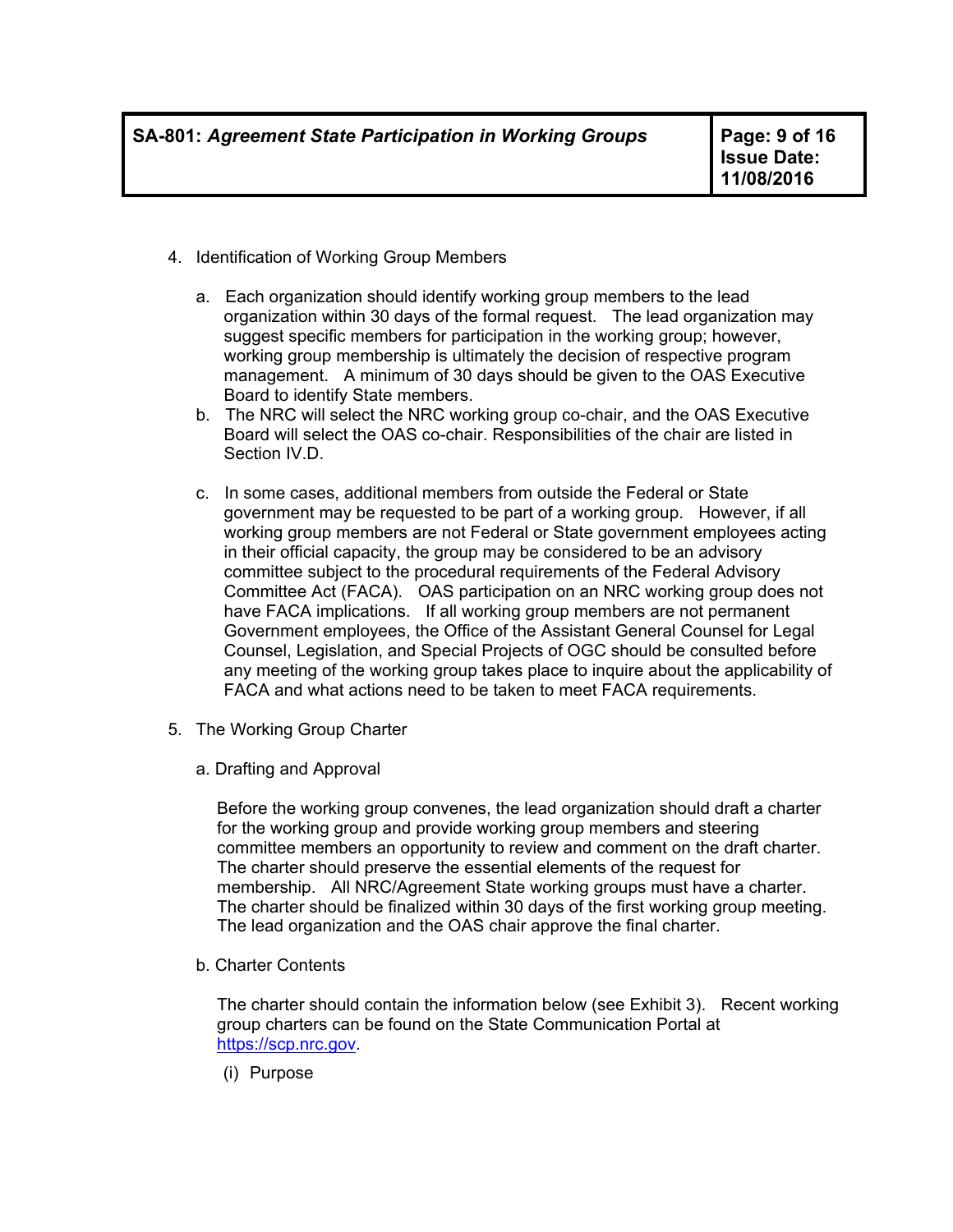Describe the specific purpose for creating the working group, including any supporting background information. Any restrictions or limitations to be placed on the working group should also be detailed.

(ii) Membership

List each working group member, including the organization each member represents. Steering committee membership and representation should also be included if a steering committee has been assigned to the working group.

(iii) Objectives

Clearly outline the tasks, products, outcomes, and deliverables to be completed by the working group.

(iv) Schedule

Describe the timeframe in which the working group is expected to complete its objectives and issue its final products. Information on expected progress reports, draft products, and meetings with steering committees should be documented, as well.

(v) Operating Rules of the Working Group

All charters should clearly identify if the working group operates as an NRC/Agreement State working group as described in Section IV of this procedure.

(vi) Changes to the Working Group Charter

Any changes to the charter will go through the approval process and the original charter will be followed unless a revision is agreed upon by all concurring organizations.

6. Management Advisor

If an NRC/Agreement State working group would benefit from routine management interaction and feedback, the working group, the lead organization, or the steering committee may request the identification and involvement of a management advisor. A management advisor can provide perspective on issues and working group tasks and can serve as a sounding board for a working group. The advisor should attend working group meetings and provide assistance on working group products, as necessary. The lead organization will work in conjunction with NMSS/MSTR and the OAS Executive Board to choose a suitable representative. A management advisor may be from either the NRC or an Agreement State.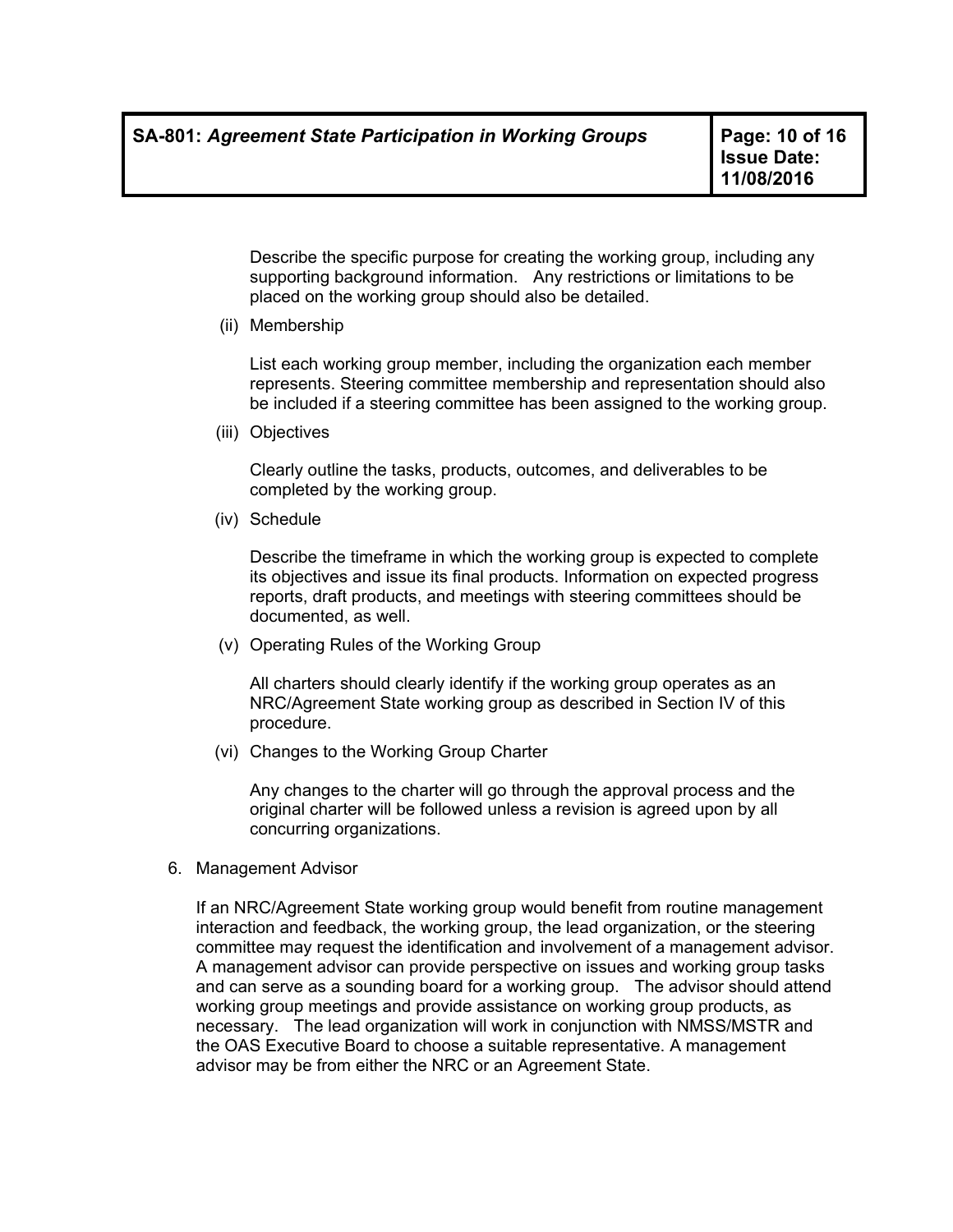- B. Rulemaking Working Groups
	- 1. General
		- a. A rulemaking working group may or may not include an Agreement State staff member. Rulemaking working groups are established by an NRC office to address the development or modification of a rule and any associated guidance. If the rulemaking working group will provide a compatibility recommendation, the working group must include an Agreement State representative.
		- b. Rulemaking activities include resolving petitions for rulemaking and developing or participating in the development of regulatory bases, rulemaking plans, advance notices of proposed rulemaking, proposed rules, final rules, Paperwork Reduction Act submissions, and regulatory histories, as appropriate. A working group is typically established early in the rulemaking process.
		- c. General organizational responsibilities in the rulemaking process are described in MD 6.3, "The Rulemaking Process." Detailed procedures for initiating, conducting, and managing NMSS rulemakings can be found in NMSS Policy and Procedures 6-10, "NMSS Procedures for Preparation and Review of Rulemaking Packages." A checklist is provided in Exhibit 4 to facilitate staff adherence to MD 5.3 when managing rulemaking working groups with Agreement State members.
	- 2. Task Leader

An NRC task leader will be chosen to lead a rulemaking working group. Responsibilities for task leaders are listed in Section IV.D of this procedure.

- 3. Agreement State Members
	- a. Depending upon the subject matter the working group will be addressing, NMSS/MSTR will decide whether Agreement State representation in the group is necessary or advisable. If the rulemaking working group will provide a compatibility recommendation, the working group must include an Agreement State representative. Agreement State membership on the working group should be strongly considered if the subject matter addressed by the working group affects Agreement States.
	- b. The lead organization should provide the purpose, scope of activities, expected product or outcome of the working group, and the estimated level of effort expected of members to NMSS/MSTR for its use in seeking Agreement State participation (see Exhibit 5). Each area for the Agreement State participation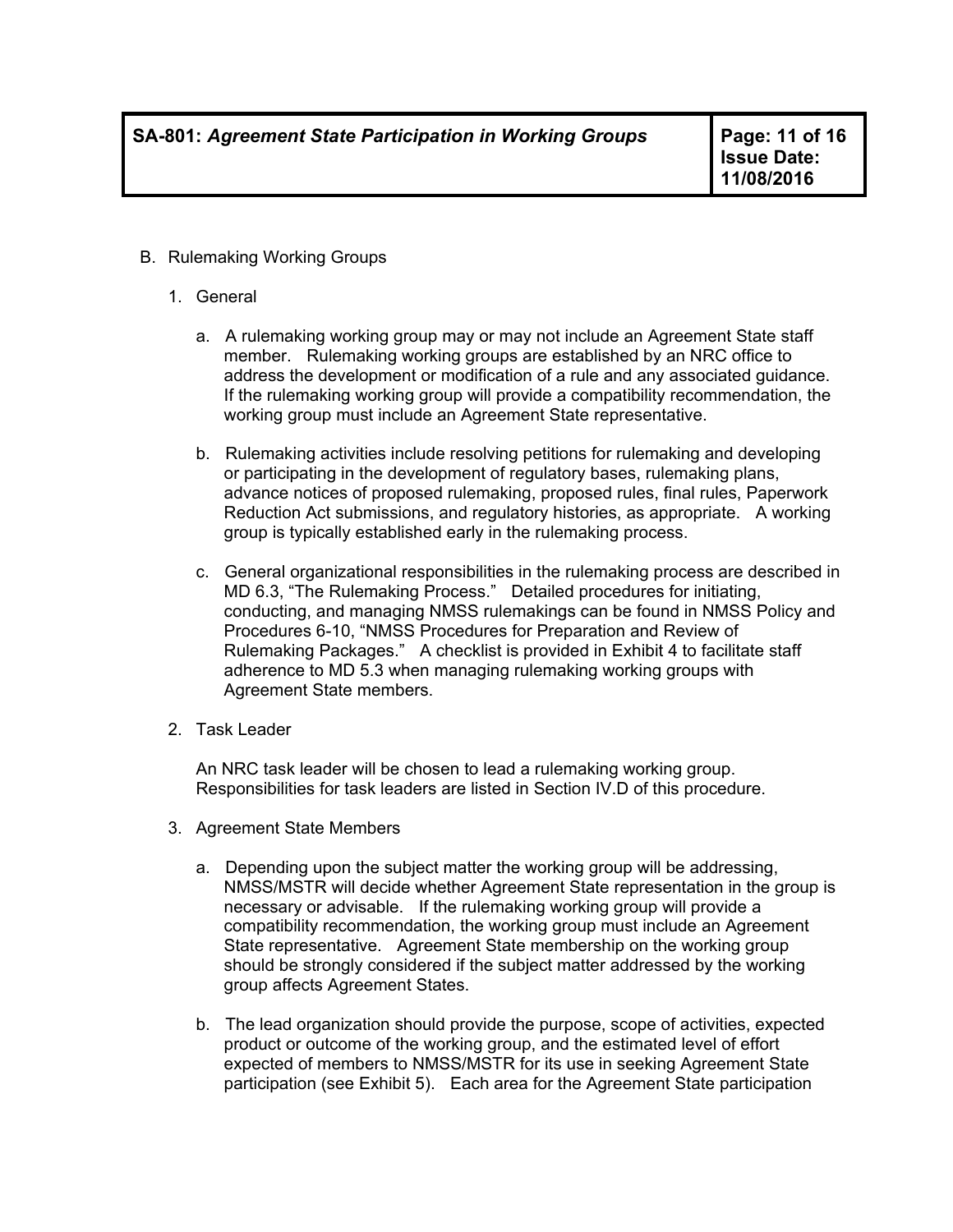request is discussed further below:

(i) Purpose

Describe the specific purpose of the rulemaking working group, including any supporting background information.

(ii) Scope of Activities and Expected Product

Describe the scope of the activities; the proposed schedule; and the expected tasks, products, and deliverables of the working group. Include information including what step in the rulemaking process an Agreement State member may be joining the group. It is highly recommended that the Agreement State member be engaged as early as possible in the project.

(iii) Level of Effort Expected of Members

To the extent possible, the working group task leader should develop a project plan with the following information:

- a. The level of commitment expected of working group members;
- b. The anticipated schedule of working group meetings;
- c. The anticipated workload;
- d. The anticipated number of trips, if any; and
- e. The schedule for completion of tasks, products, and deliverables.

If Agreement State participation begins at different points in the rulemaking process, the timing and level of participation should be specified.

- 4. Identification of Working Group Members
	- a. Each organization should identify working group members to the lead organization as quickly as possible. Working group membership is ultimately the decision of the office leading the rulemaking effort.
	- b. The lead organization should select a task leader. Responsibilities for task leaders are listed in Section IV.D. FACA considerations are discussed in Section V.4.(c).
- C. Steering Committees for Working Groups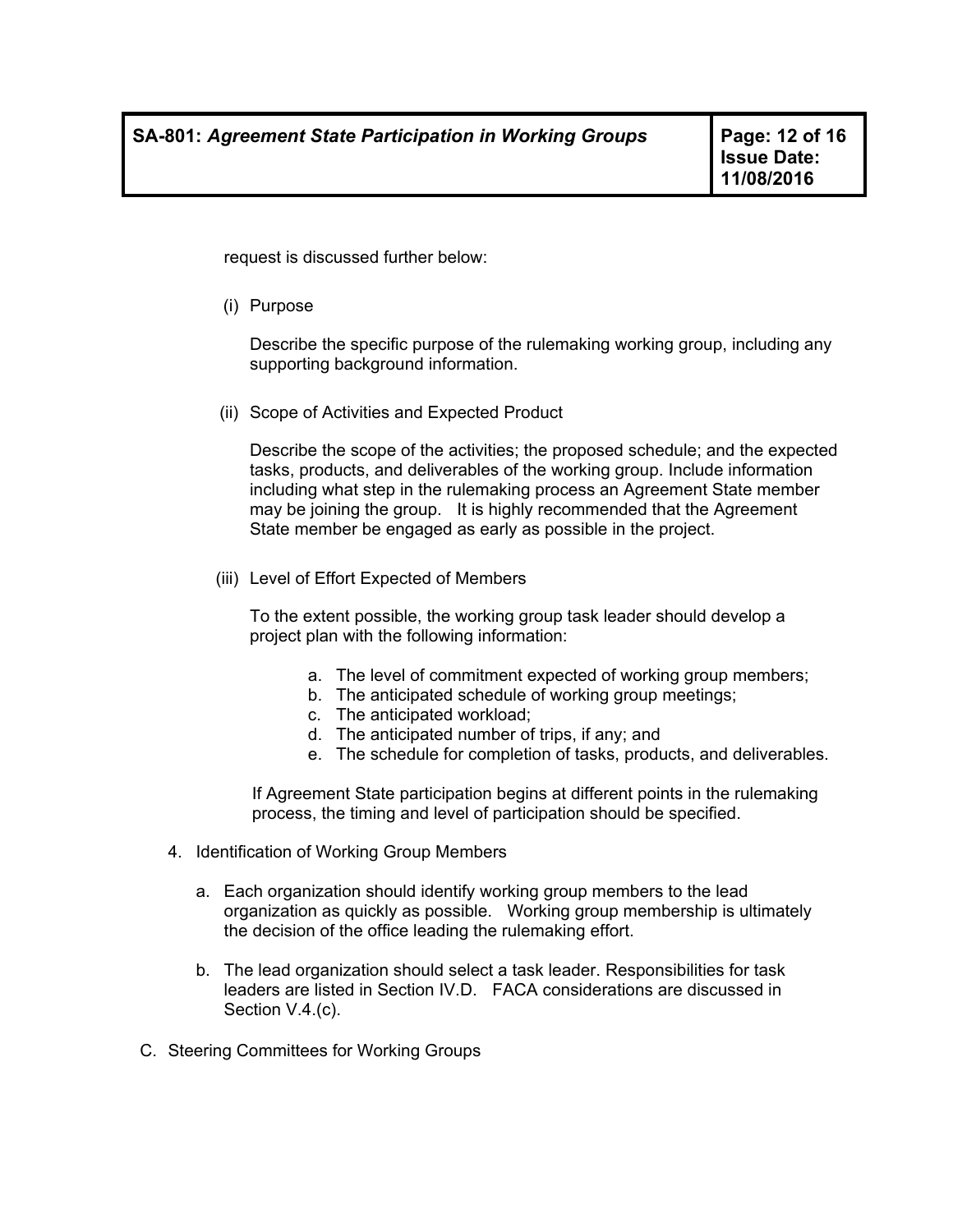- 1. For working groups, in some cases, the lead organization may establish a steering committee to aid a working group in accomplishing its objectives (for example, if a working group is addressing a particularly complex policy issue). A steering committee should assist a working group in achieving its goals by providing feedback, insight, and advice on the technical, regulatory, and policy issues being addressed by the working group.
- 2. If a Steering Committee is established, the selection of the Agreement State member(s) for the Steering Committee and the preparation of a charter should follow the guidance in Section V.A.
- 3. If a steering committee is not established, the lead organization, NRC managers, and OAS Executive Board members who concurred on the working group charter or their designees will be responsible for providing guidance and support on NRC/Agreement State working group activities.
- D. Implementation and Administration
	- 1. Announcing and Holding Meetings

The NRC working group co-chair or task leader should announce each meeting as appropriate, including teleconferences in accordance with agency policy.

- 2. Pre-decisional Information
	- a. All rulemaking information should be considered pre-decisional unless otherwise specified. Some working groups may be provided with predecisional information that is exempt from public disclosure. Any working group meetings involving discussion or consideration of pre-decisional information (information that NRC would not normally discuss in public meetings) would not be open to the public, nor would draft products containing pre-decisional information be made available to the public through the NRC's ADAMS or another distribution mechanism. The lead organization, along with the working group co-chairs or task leader, should decide when meetings and products will be made available to the public.
	- b. If OAS is the lead organization, NMSS/MSTR may be asked to aid the working groups in making these decisions. For further guidance, see MD 3.5, *Attendance at NRC Staff-Sponsored Meetings*, and Federal Register Notice 67 FR 36920 "Enhancing Public Participation in the NRC Meetings; Policy Statement."
- 3. Meeting Minutes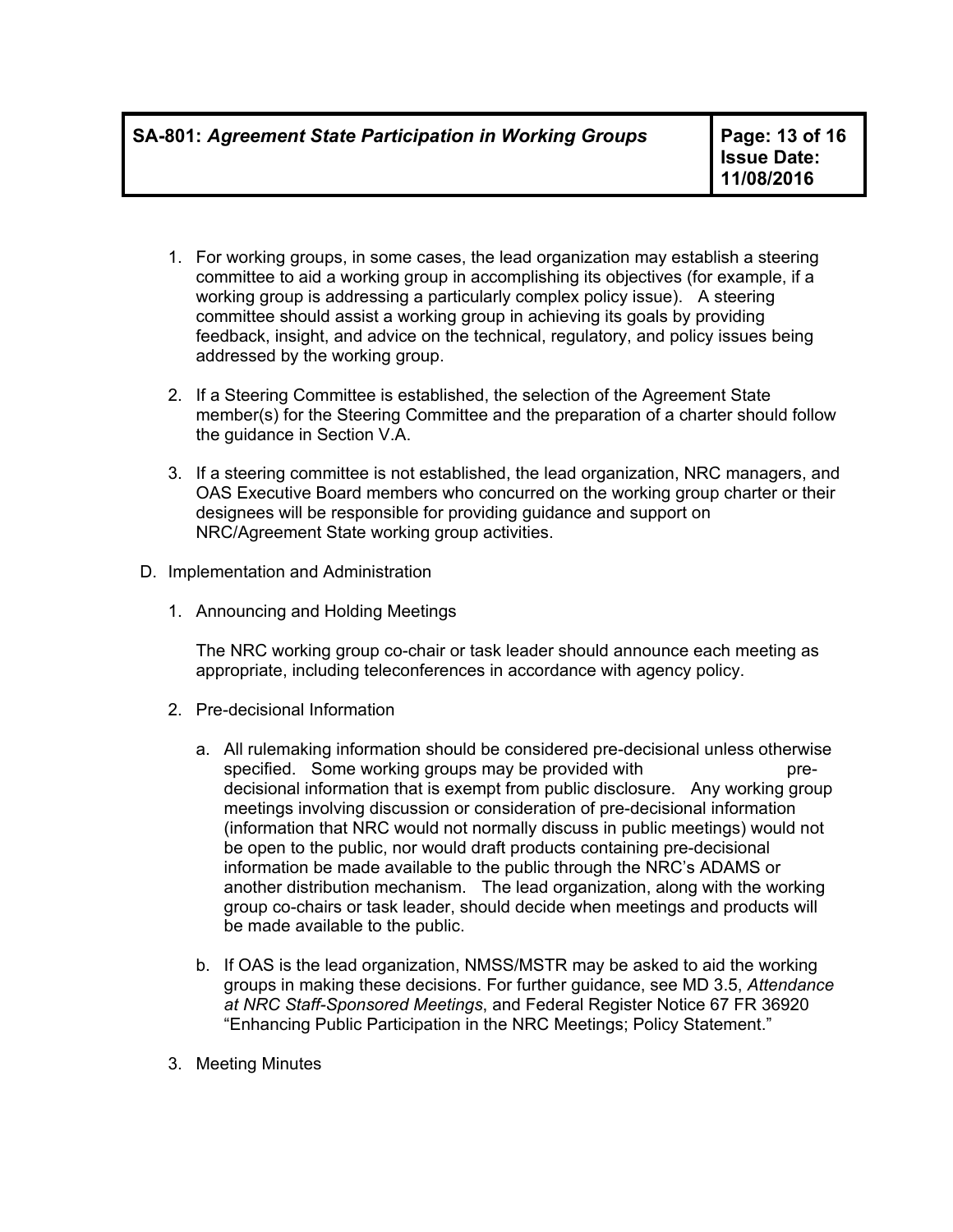- a. As appropriate, minutes of the meetings should be developed and consideration should be given to make the minutes publically available.
- b. The minutes and accompanying background documents, with pre-decisional material deleted, will be placed in ADAMS and the Public Document Room (PDR), as appropriate. The title of the document should be unique to the specific meeting and should include the name of the NRC/Agreement State working group and the subject of the meeting. E-mails, telephone calls, and memoranda relating to setting up meetings or arranging working group business or similar administrative activities are not required to be placed in ADAMS and the PDR. Refer to ADAMS Template No. NRC-001, "Meeting-Related Documents for NRC Staff-Level Offices."
- 4. Changes in Membership

If a working group member must be replaced either temporarily or permanently, the member's management and the lead organization should agree upon an appropriate replacement. If additional members are required for a working group, the lead organization should coordinate with the office or organization where the additional member is desired. If an Agreement State member needs to be changed or added, Section V.A. 3. should be followed.

- 5. Final Working Group Products
	- a. The working group's final tasks, product(s) and/or deliverables should be concurred upon by all members of the working group.
	- b. Final working group products will be placed in ADAMS, as appropriate, and distributed to the OAS chair, the Director of MSTR, and the directors of the appropriate NRC offices. Completed working group products should be properly managed and archived in ADAMS.
- 6. Coordination With NRC Offices

Before issuance of the final products, the lead organization should coordinate with OGC to ensure that there is no conflict with current policies, statutes, or procedures. When the lead organization is OAS, NMSS/MSTR should coordinate with OGC to ensure that there is no conflict with current policies, statutes, or procedures.

7. Sunset Review and Sunsetting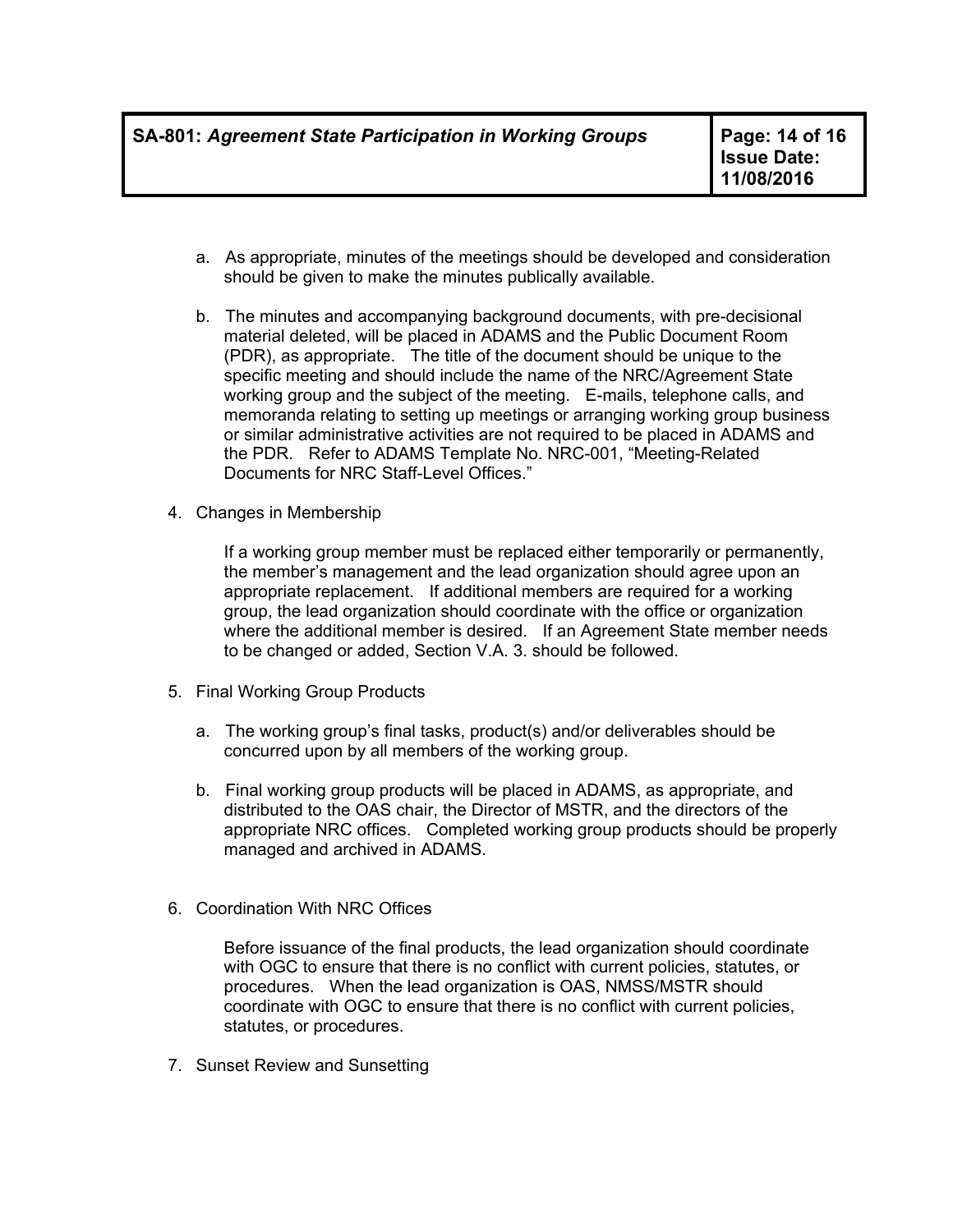- a. Each year during the OAS Executive Board meeting, the OAS Executive Board, in conjunction with NMSS/MSTR, reviews the need for continuing each existing NRC/Agreement State working group. NMSS/MSTR and the OAS Executive Board also review the scope, progress, and membership of the working groups and suggest adjustments as necessary.
- b. A working group should be dissolved upon the issuance of the final working group tasks, products, or deliverable. Normally, additional work, if necessary, would be handled by OAS, NRC, individual Agreement State programs, or through the formation of another working group. When additional work is expected from the working group after the final product has been issued, the lead organization should discuss this need with NRC management and the OAS Executive Board, and the working group charter should be reviewed and revised, as appropriate.
- 8. Travel Considerations for Working Group Members

Travel and per diem expenses for NRC-invited Agreement State working group members may be paid by the NRC. In this event, travel and per diem expenses for an Agreement State member will be coordinated through NMSS/MSTR.

- 9. Timekeeping
	- a. NRC staff must charge their time spent on working group activities to the appropriate billing code.
	- b. If a State working group member needs documentation of the amount of time spent on working group tasks, the member should discuss his or her needs with the working group chair(s), as well as with the NRC/Agreement State working group coordinator.
- E. Differing Professional Opinion

If there is any professional judgment that differs from the prevailing staff view on a specific area in a working group task, product or deliverable, a written differing opinion can be submitted with the working group product in accordance with MD 10.159, "The NRC Differing Professional Opinions Program."

# **VI. REFERENCES**

#### A. *Federal Register* notice

67 FR 36920, "Enhancing Public Participation in NRC Meetings; Policy Statement," May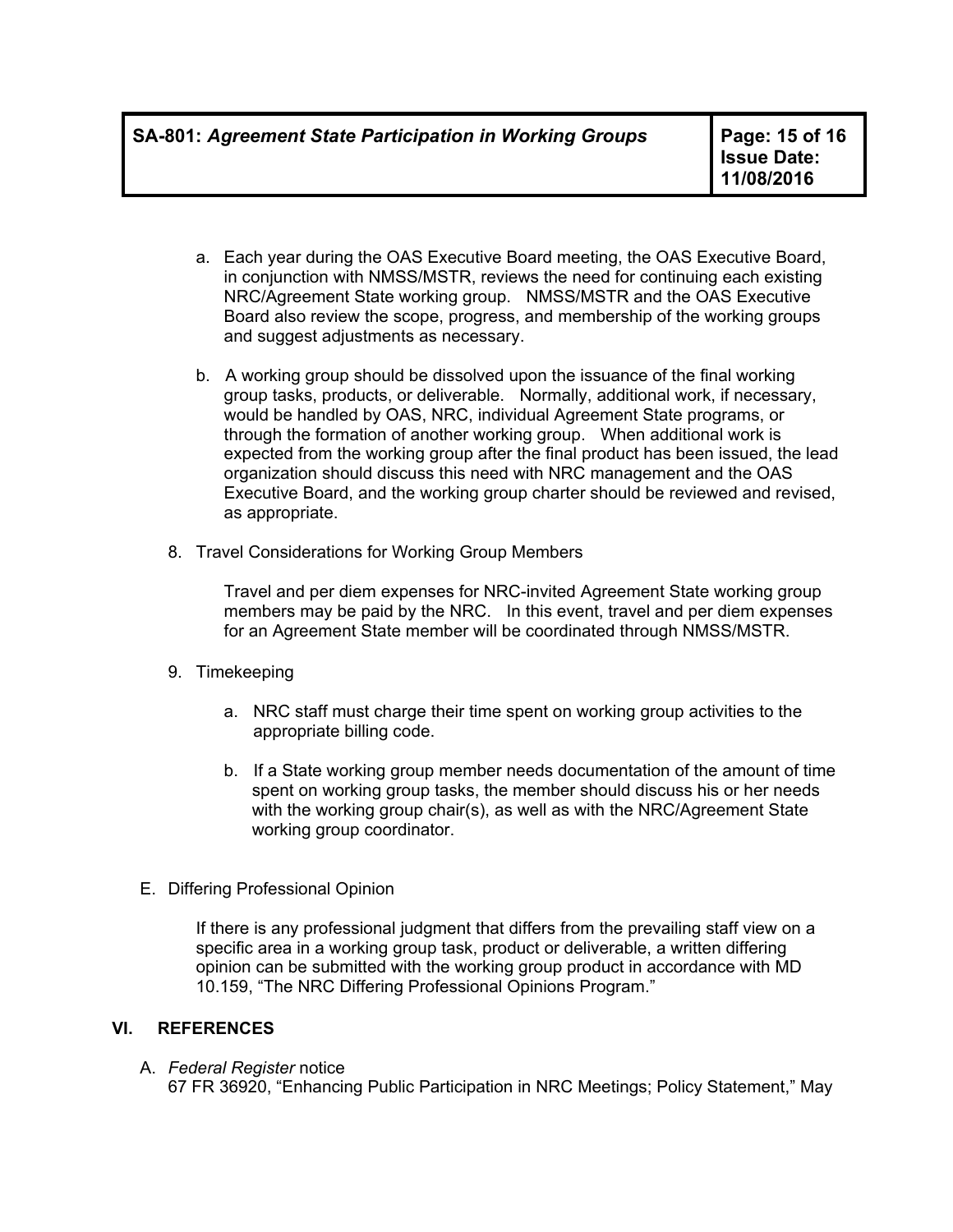28, 2002.

- B. Nuclear Regulatory Commission Documents
	- 1. Commission Paper, COMKC-91-007, "Improving Cooperation with Agreement States," memorandum from Samuel J. Chilk, Secretary, to James M. Taylor, Executive Director for Operations, and Harold R. Denton, Director, Office of Governmental and Public Affairs, April 11, 1991.
	- 2. NMSS State Procedures (formerly also known as FSME State Procedures), available at https://scp.nrc.gov.
	- 3. Management Directives:
		- *a.* 3.5 *Attendance at NRC Staff-Sponsored Meetings.*
		- b. 5.3 *Agreement State Participation in Working Groups*
		- c. 6.3 *The Rulemaking Process*.
		- d. 10.159 *The NRC Differing Professional Opinions Program.*
	- 4. NMSS External Web Site, available at http://www.nrc.gov/about-nrc/organization/nmssfuncdesc.html.
	- 5. NMSS Policy and Procedures 6-10, "FSME Procedures for Preparation and Review of Rulemaking Packages," Revision 2.
	- 6. NMSS Public Meeting Schedule Web site, available at http://meetings.nrc.gov/pmns/mtg.
	- 7. NRC Public Affairs Web site, available at http://www.nrc.gov/about-nrc/publicaffairs.html.
	- 8. NUREG-BR/0053, "United States Nuclear Regulatory Commission Regulations Handbook."
	- 9. ADAMS Template No. NRC-001, 'Meeting Related Documents for NRC Staff Level Offices.'
- C. United States Code
	- 1. 10 U.S.C. 2.802, "Petition for Rulemaking."
	- 2. Atomic Energy Act of 1954, as amended (42 U.S.C. 2011 et seq.).
	- 3. Federal Advisory Committee Act, as amended (5 U.S.C. Appendix II).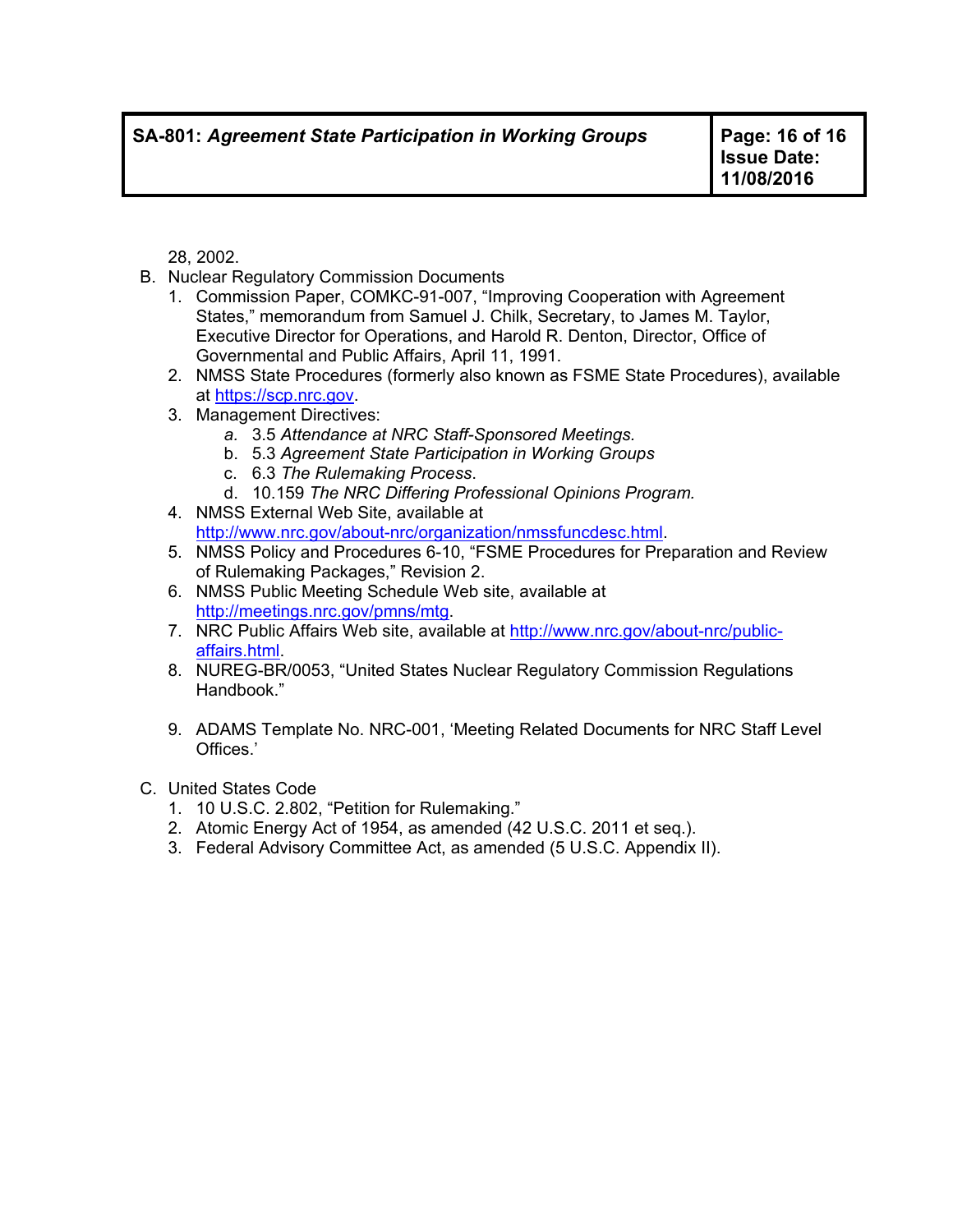#### **EXHIBIT 1: Checklist for Establishing and Operating NRC/Agreement State Working Groups**

| <b>TASK</b>                                                                                                                              | <b>RESPONSIBILITY</b>                                              | <b>TIMEFRAME</b>                                    |
|------------------------------------------------------------------------------------------------------------------------------------------|--------------------------------------------------------------------|-----------------------------------------------------|
|                                                                                                                                          |                                                                    |                                                     |
| Identify task, purpose, tentative schedule,<br>etc.                                                                                      | LO                                                                 | Pre-kickoff meeting                                 |
| Verify billing code                                                                                                                      | NRC/Agreement<br>State working group<br>coordinator                | Pre-kickoff meeting                                 |
| Prepare request for working group members                                                                                                | LO                                                                 | Pre-kickoff meeting                                 |
| Send request to MSTR for distribution to<br>OAS for working group (WG) members and,<br>if applicable, steering committee (SC)<br>members | LO                                                                 | Pre-kickoff meeting                                 |
| Send request to NRC contacts for WG<br>members and, if applicable, SC members                                                            | LO                                                                 | Pre-kickoff meeting                                 |
| OAS Board solicits a volunteer and notifies<br>MSTR of individual appointee                                                              | <b>OAS Director of</b><br><b>Emerging Issues</b><br>and Technology | Pre-kickoff meeting                                 |
| Coordinate 5.3 process                                                                                                                   | <b>NMSS/MSTR</b>                                                   | Ongoing                                             |
| Prepare draft working group charter and, if<br>applicable, SC charters                                                                   | LO                                                                 | Pre-kickoff meeting                                 |
| Identify relevant documents                                                                                                              | LO                                                                 | Pre-kickoff meeting                                 |
| Identify co-chairs and coordinate                                                                                                        | LO                                                                 | Pre-kickoff meeting                                 |
| Prepare meeting notices, if applicable                                                                                                   | LO                                                                 | Pre-kickoff meeting                                 |
| Distribute relevant information to the WG<br>members                                                                                     | LO/Co-chairs                                                       | Pre-kickoff meeting<br>and prior to each<br>meeting |
| Review relevant information                                                                                                              | WG/SC                                                              | Pre-kickoff meeting<br>and prior to each<br>meeting |
| Post meeting notices                                                                                                                     | LO                                                                 | Pre-kickoff meeting<br>and prior to each<br>meeting |
| Hold kickoff meeting                                                                                                                     | Co-chairs                                                          | First meeting                                       |
| Finalize charter                                                                                                                         | Co-chairs                                                          | First meeting                                       |
| Define ground rules, assign tasks,<br>schedules                                                                                          | Co-chairs                                                          | First meeting                                       |
| Charter approval                                                                                                                         | Working group<br>members/LO/MSTR<br>/ OAS chair                    | 30 days after first<br>meeting                      |
| Prepare meeting minutes                                                                                                                  | Co-chairs                                                          | 30 days after each<br>meeting                       |
| Inform management of relevant<br>Organization of WG activities                                                                           | Co-chairs and<br>working group<br>members                          | Ongoing                                             |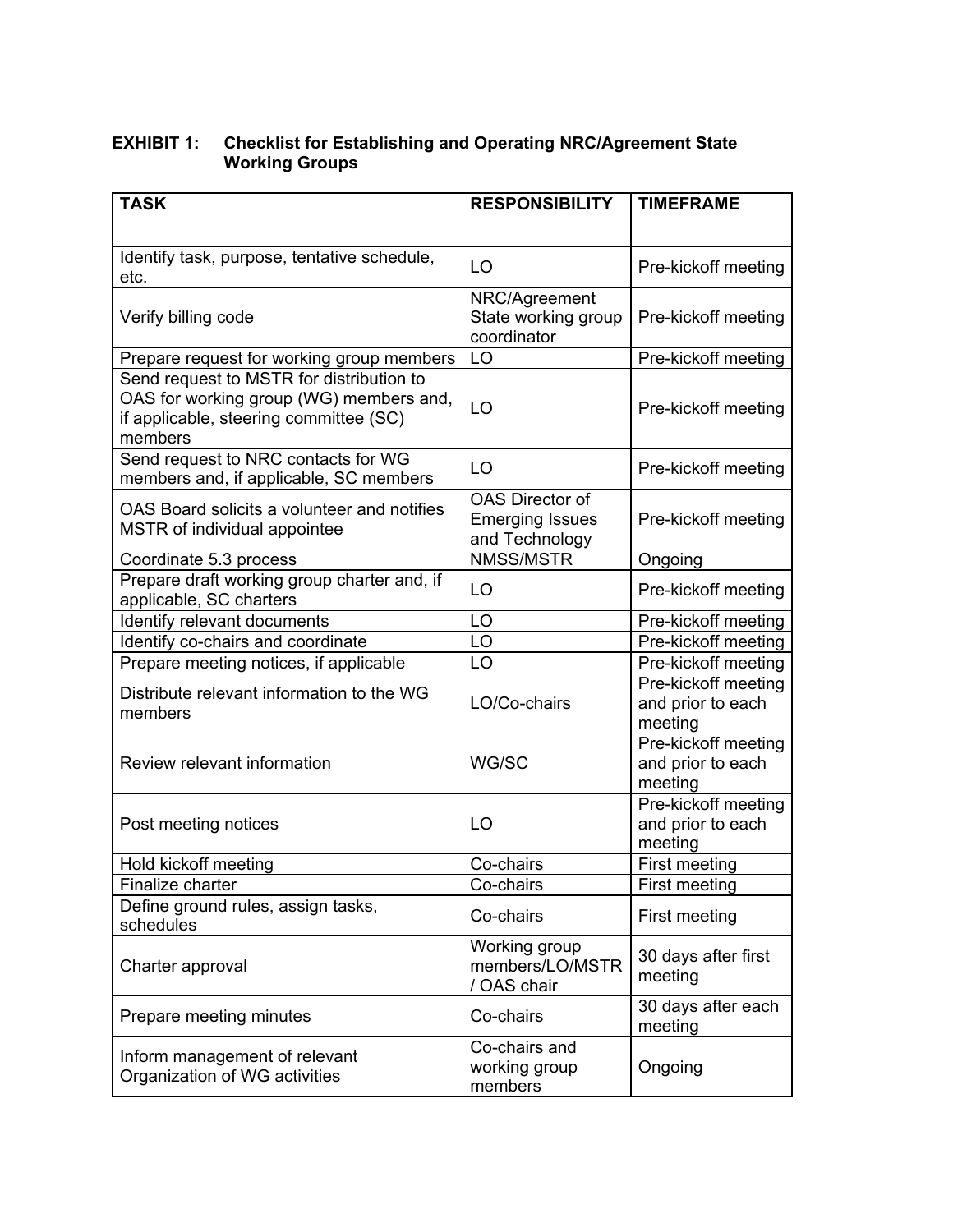| <b>TASK</b>                                              | <b>RESPONSIBILITY</b> | <b>TIMEFRAME</b>                  |
|----------------------------------------------------------|-----------------------|-----------------------------------|
|                                                          |                       |                                   |
| Hold WG meetings                                         | Co-chairs             | As needed                         |
| Hold SC meetings                                         | SC and WG chairs      | As needed                         |
| Prepare progress reports to lead<br>organization, SCs    | Co-chairs             | Periodically, as<br>defined by WG |
| Participate in monthly OAS/CRCPD<br>conference calls     | Co-chairs             | As needed                         |
| Coordinate with OGC                                      | Co-chairs             | As needed                         |
| Place relevant documents in ADAMS                        | <b>NRC Co-chair</b>   | 30 days after each<br>meeting     |
| Prepare preliminary draft WG report                      | Co-chairs, WG         | 120 days before<br>final is due   |
| Prepare final draft WG report                            | Co-chairs, WG         | 90 days before<br>final is due    |
| Incorporate differing opinions, if applicable            | Co-chairs             | 90 days before<br>final is due    |
| Submit final report to SC for approval, if<br>applicable | Co-chairs             | 75 days before<br>final due date  |
| Track to final                                           | NRC Co-chair          | Until final                       |
| Decision to sunset                                       | LO/ MSTR              | At task completion                |

### **Legend:**

ADAMS – NRC Agencywide Documents Access and Management System CRCPD - Conference of Radiation Control Program Directors NMSS – Office of Nuclear Material Safety and Safeguards. LO - Lead Organization MSTR – Division of Material Safety, State, Tribal, and Rulemaking Programs OAS - Organization of Agreement States OGC – Office of the General Counsel SC - Steering Committee WG – Working Group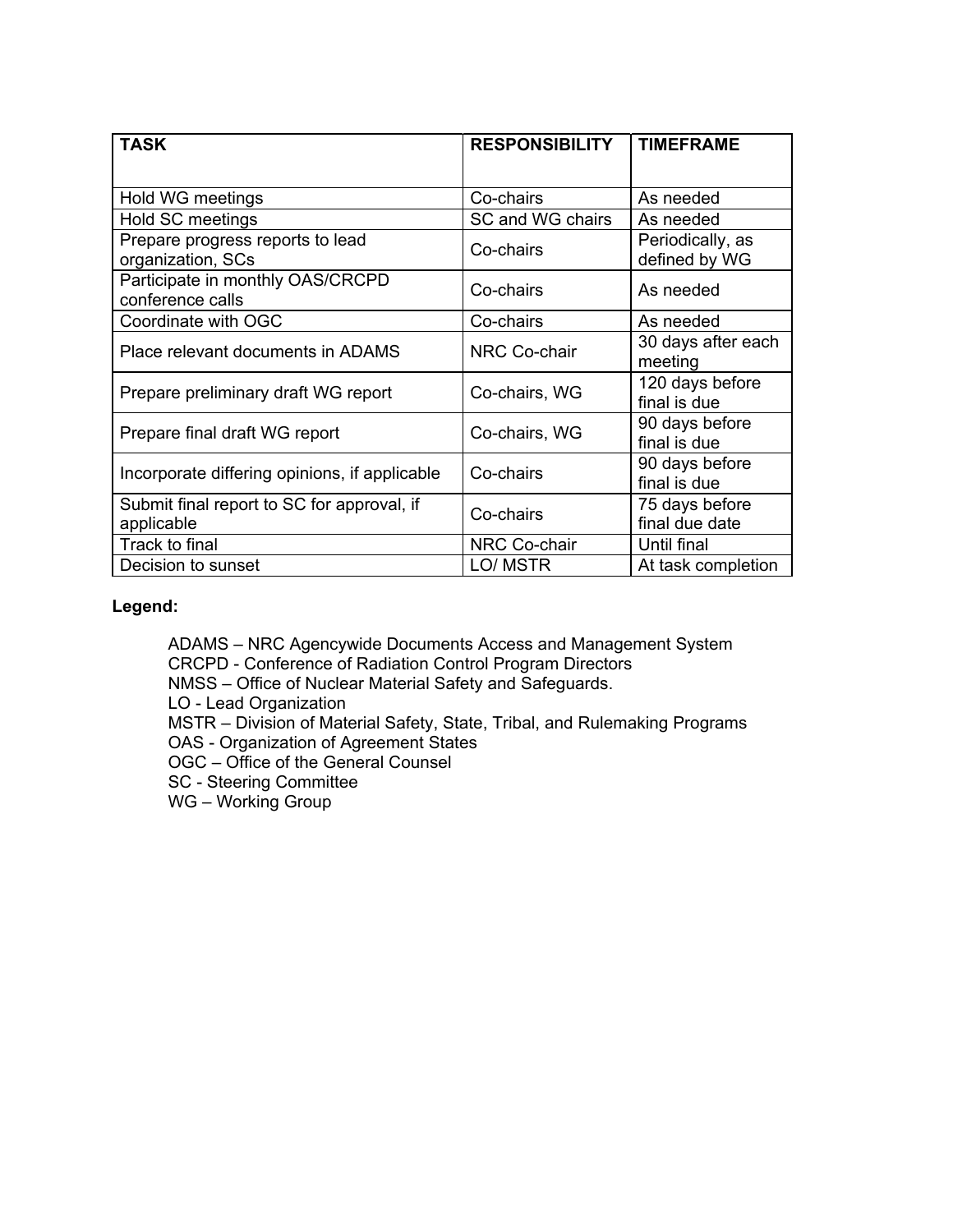# **EXHIBIT 2 General Sample Request for Agreement State Membership on NRC/Agreement State Working Groups**

**WORKING GROUP TITLE:** [Proposed working group title]

**PURPOSE:** [Purpose of the working group]

**BACKGROUND:** [Background on why the working group needs to be created]

**SUGGESTED MEMBERSHIP:** The working group should consist of approximately [number] members, as follows:

- NRC co-chair
- Agreement State co-chair representing OAS
- Representative from NMSS (NRC)
- Agreement State program representative representing OAS
- Representative from the Office of General Counsel (OGC) (NRC)
- [Information on the working group member experience needed]

**LEVEL OF EFFORT EXPECTED OF MEMBERS:** [Expected level of effort] **SCOPE OF ACTIVITIES AND EXPECTED PRODUCTS:** [Working group scope] **STEERING COMMITTEE**: [State if a steering committee will be established or not]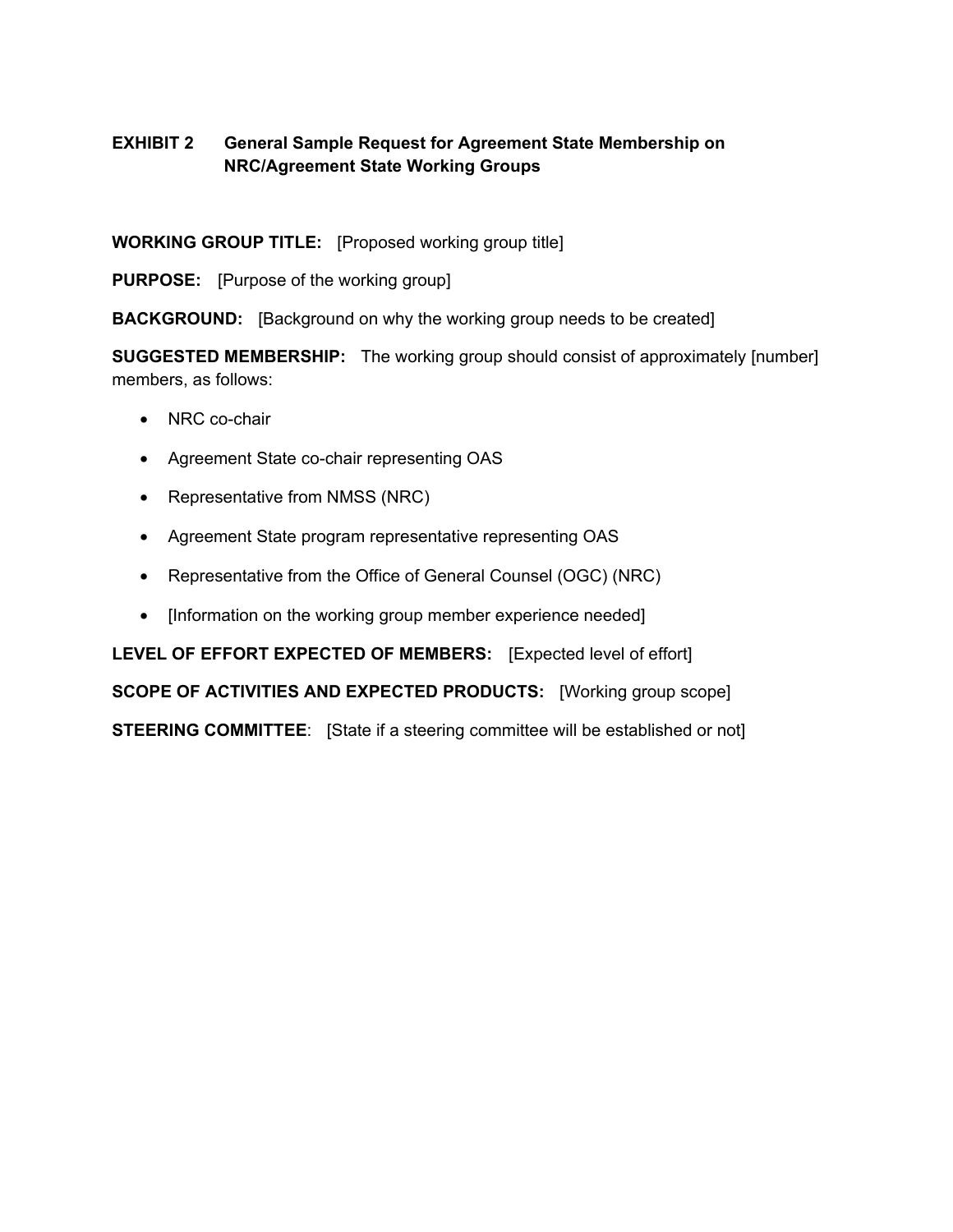# **EXHIBIT 3 General Sample Working Group Charter**

**WORKING GROUP TITLE:** [Proposed working group title]

#### **PROPOSED CHARTER**

**PURPOSE:** [Purpose of the working group]

**MEMBERSHIP:** The following personnel will serve on the working group: [List name and organization of the NRC and State Personnel]

**OBJECTIVES:** [Working group objectives]

**SCHEDULE:** [Expected schedule]

**LEVEL OF EFFORT EXPECTED OF MEMBERS:** [The level of effort expected for the working group and steering committee can be varied depending upon the task(s). Some tasks may be 'desk-audits' which take 2 to 4 hours per week for a short period of time and require no travel. Other working groups may require several trips, phone, or personal interviews and the tasks may take several months to complete.]

**STEERING COMMITTEE:** The following personnel will participate on the steering committee: [List name and organization of the NRC and State Personnel]

Working group meetings are not subject to the requirements of the Federal Advisory Committee Act (FACA), but they will be announced in advance through the NRC Public Meeting Schedule Web Site (available at http://meetings.nrc.gov/pmns/mtg). Maximum use will be made of other appropriate media for facilitating interaction with the working group; for example, conference calls, facsimiles, and e-mail. Working group meetings will be open to the public (unless predecisional information not normally publicly disclosed will be discussed) and will be held in the Washington, DC, area or other locations as agreed upon by the working group members. Other persons attending working group meetings will be welcome to provide comments to the working group for its consideration in either written form or orally at times specified by the working group chair. Meeting minutes and draft and final documents produced by the working group will be publicly available from the NRC Library (available at http://www.nrc.gov/reading-rm.html), with the exception of exempt information.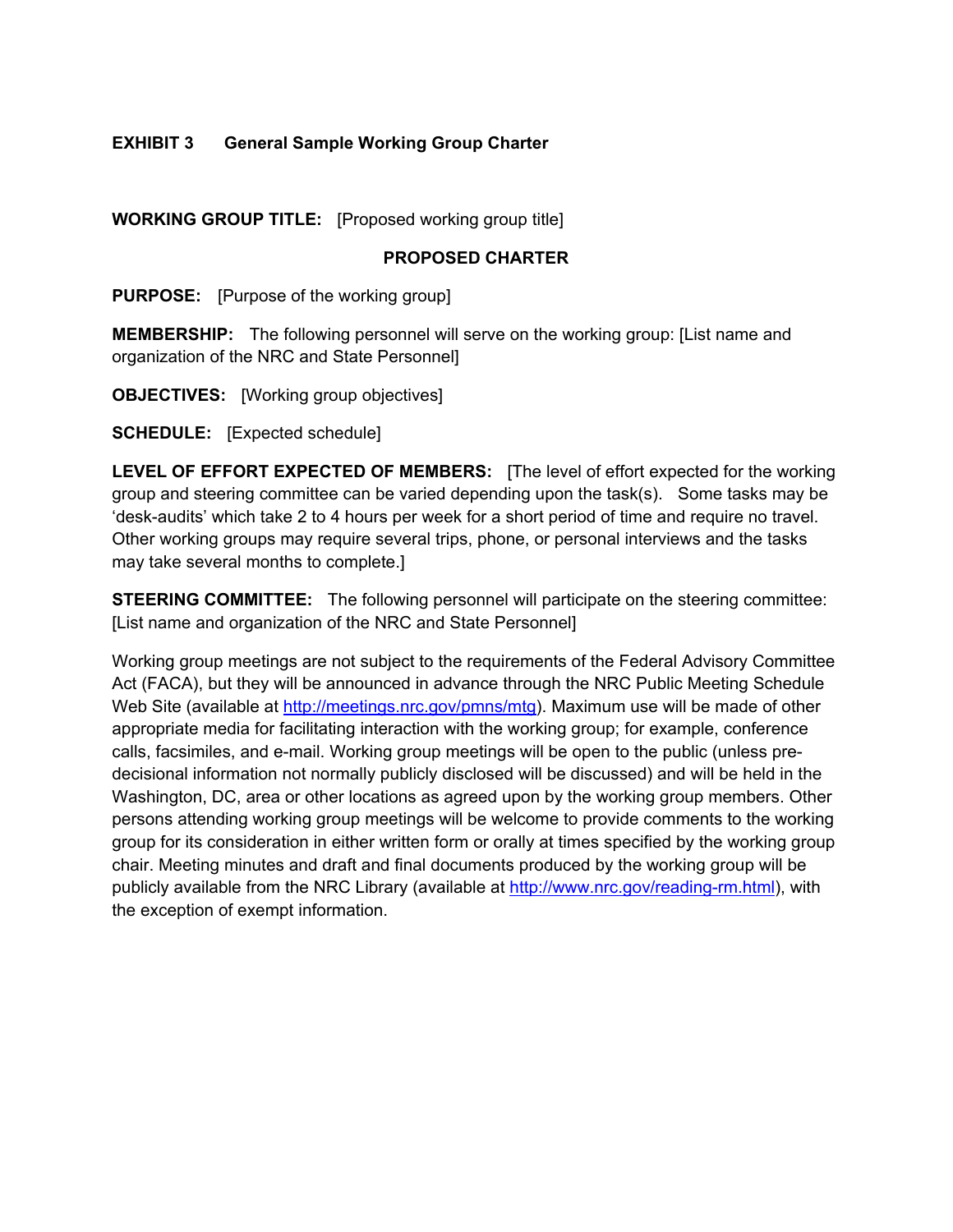# **EXHIBIT 4 Checklist for Establishing and Operating Rulemaking Working Groups**

| <b>TASK</b>                                                                                             | <b>RESPONSIBILITY</b>                                              | <b>TIMEFRAME</b>                                    |
|---------------------------------------------------------------------------------------------------------|--------------------------------------------------------------------|-----------------------------------------------------|
| Identify task, task leader, purpose,                                                                    | LO                                                                 | Pre-kickoff meeting                                 |
| tentative schedule, etc.                                                                                |                                                                    |                                                     |
| Verify billing code                                                                                     | <b>Task leader</b>                                                 | Pre-kickoff meeting                                 |
| Prepare request for WG members                                                                          | LO                                                                 | Pre-kickoff meeting                                 |
| Send request to MSTR for distribution to<br>OAS for WG members and, if applicable,<br><b>SC</b> members | LO                                                                 | Pre-kickoff meeting                                 |
| Send request to NRC contacts for WG<br>members and, if applicable, SC members                           | LO                                                                 | Pre-kickoff meeting                                 |
| OAS Board solicits a volunteer, notifies<br>MSTR of individual appointee                                | <b>OAS Director of</b><br><b>Emerging Issues</b><br>and Technology | Pre-kickoff meeting                                 |
| OAS coordinates with CRCPD, as<br>applicable                                                            | OAS chair                                                          | Pre-kickoff meeting                                 |
| ID relevant documents                                                                                   | LO                                                                 | Pre-kickoff meeting                                 |
| Distribute relevant information to WG<br>members                                                        | <b>Task Leader</b>                                                 | Prior to each<br>meeting                            |
| Review relevant information                                                                             | WG/steering<br>committee                                           | Prior to each<br>meeting                            |
| Hold kickoff meeting                                                                                    | <b>Task Leader</b>                                                 | First meeting                                       |
| Finalize charter                                                                                        | <b>Task Leader</b>                                                 | First meeting                                       |
| Define ground rules, assign tasks,<br>schedules                                                         | <b>Task Leader</b>                                                 | First meeting                                       |
| Prepare meeting minutes                                                                                 | Task leader                                                        | 30 days after<br>meeting                            |
| Inform management of relevant<br>organizations                                                          | Task leader/WG<br>members                                          | Ongoing                                             |
| Hold WG meetings                                                                                        | <b>Task leader</b>                                                 | As needed                                           |
| Hold SC meetings,                                                                                       | <b>SC and Task Leader</b>                                          | As needed                                           |
| Prepare progress reports to lead<br>organization, SC                                                    | Task leader/WG                                                     | Periodically, as<br>defined by the<br>working group |
| Place relevant documents in ADAMS                                                                       | Task leader                                                        | As needed                                           |
| Prepare preliminary rule package/WG<br>report                                                           | Task leader, WG                                                    | 180 days before final<br>is due                     |
| Prepare final preliminary rule/WG report                                                                | Task leader, WG                                                    | 110 days before final<br>is due                     |
| Submit final report to SC for approval                                                                  | Task leader                                                        | 95 days before final<br>is due                      |
| Send to MSTR and ADM for Agreement<br>State comment                                                     | Task leader                                                        | 90 days before final<br>due                         |
| Track to final                                                                                          | Task leader                                                        | Until final                                         |
| Decision to sunset                                                                                      | LO                                                                 | At task completion                                  |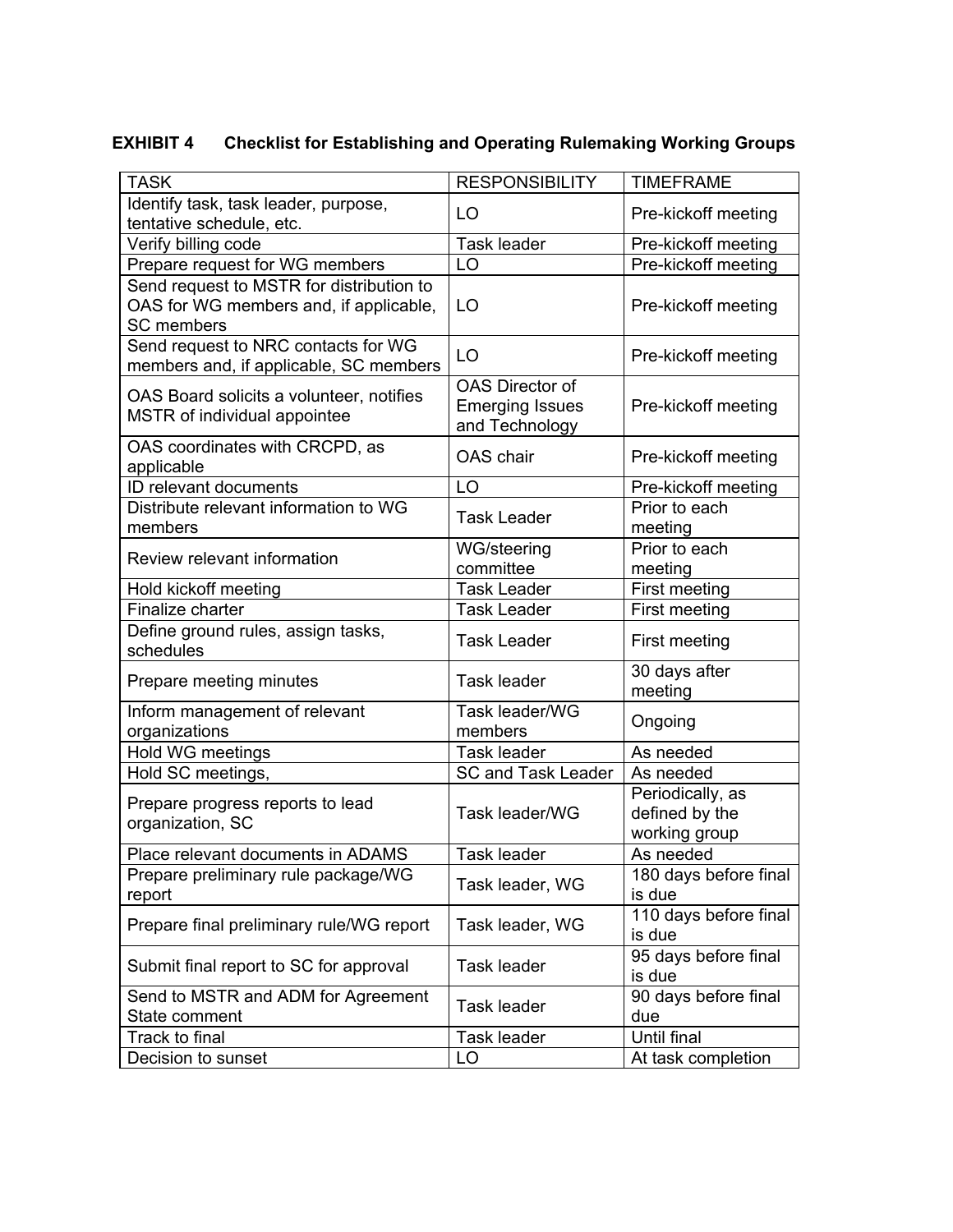# Legend:

ADAMS – NRC Agencywide Documents Access and Management System CRCPD - Conference of Radiation Control Program Directors NMSS – Office of Nuclear Material Safety and Safeguards LO - Lead Organization MSTR – Division of Material Safety, State, Tribal, and Rulemaking Programs OAS - Organization of Agreement States OGC – Office of the General Counsel SC - Steering Committee

WG – Working Group